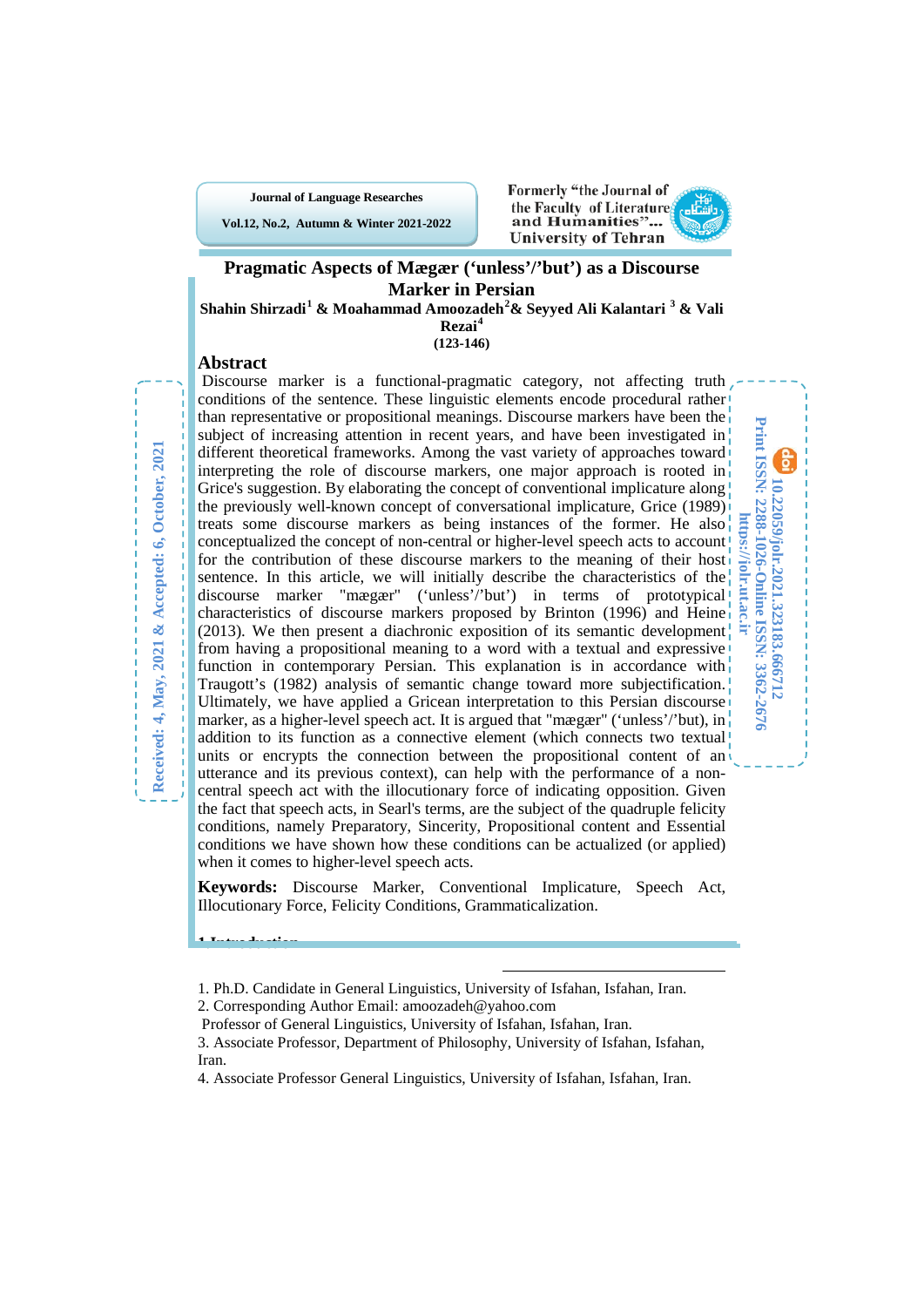#### **Pragmatic Aspects of Mægær ('unless'/'but') as a Discourse Marker in Persian/124**

Discourse Markers are among the most controversial subjects in Pragmatics. Not affecting truth conditions of the sentence, these linguistic elements encode procedural rather than representative or propositional meanings. There seem to be many disagreements among linguists, concerning the terminology and definition. Besides, there is no general consensus even in the set of expressions that can be concerned as instances of this term. Discourse markers have been the subject of increasing attention in recent years, and have been investigated in different theoretical frameworks. One major approach toward interpreting the role of discourse markers is rooted in Grice's works (1989). Grice subsumed some of the discourse markers under the concept of conventional implicature and as instances of what he called higher-level or non-central speech act. The significance of this approach is due to its contribution to the development of the speech act theory.

The Persian word "mægær" ('unless'/'but') has undergone different changes in meaning and role, leading to its function as a discourse marker in today's Persian. So far, there has not been any research that specifically studies "mægær", which makes the current study the first research on the various pragmatic aspects of this discourse marker. In this article, we will initially describe the characteristics of "mægær" in terms of prototypical characteristics of discourse markers proposed by Brinton (1996) and Heine (2013), in order to demonstrate the fact that this expression mostly functions as a discourse marker in contemporary Persian. In the next step, we put forward a diachronic exposition of its semantic development. Ultimately, we have applied a Gricean interpretation of this Persian discourse marker, as a higher-level speech act.

This paper aims to answer these questions: can we consider"mægær" as a discourse marker in Persian, and if it is so what are its characteristics? How can we describe "mægær" as a higher-level speech act, in Gricean terms, and what would be its illocutionary force? How we can use Searl's felicity conditions for this discourse marker?

#### **2. Methodology**

Based on a brief discussion about "mægær"'s characteristics, we have shown that it has almost every prototypical characteristic of discourse markers suggested by Brinton (1996) and Heine (2013). Then we put forward a diachronic exposition by comparing the various meanings of this expression in 11-13 century texts with its meaning in today Persian. For doing so, we gathered two small corpora, including 150 old usages of the word and 170 contemporary usages. We have shown that its content has changed from a propositional meaning to a textual and expressive meaning in contemporary Persian, which is in line with Traugott's (1982) analysis of semantic-pragmatic change in the early stages of grammaticalization. Lastly, it is argued that "mægær" ('unless'/'but), in addition to its function as a connective element (which connects two textual units or encrypts the connection between the propositional content of an utterance and its previous context), can help with the performance of a non-central speech act with the illocutionary force of indicating opposition. Given the fact that speech acts, in Searl's terms, are the subject of the quadruple felicity conditions, namely Preparatory, Sincerity, Propositional content, and Essential conditions we have shown how these conditions can be actualized (or applied) when it comes to higher-level speech acts.

#### **3.Discussion of Results and Conclusions**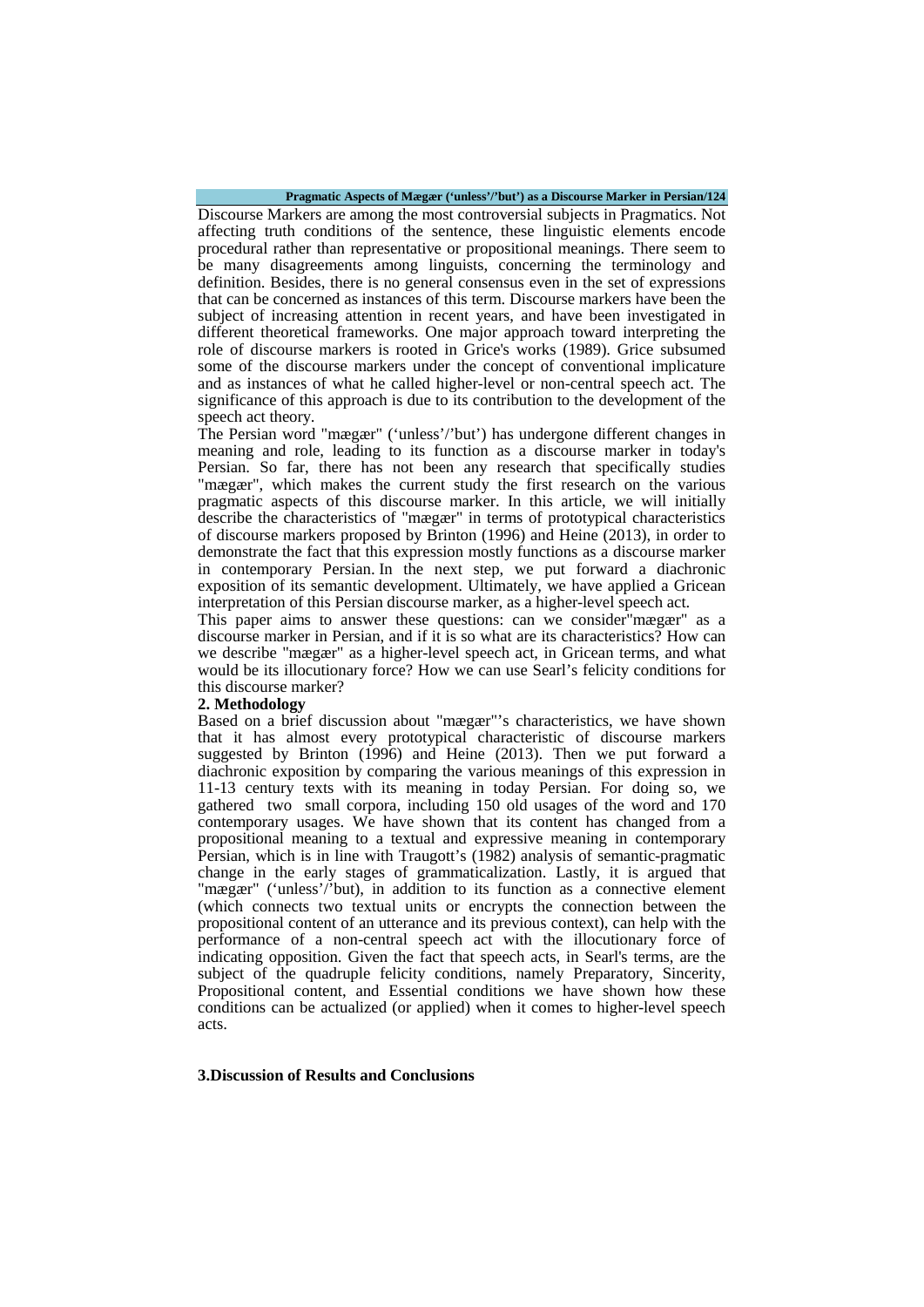#### **125/ Journal of Language Researches Vol.12, No.2, Autumn & Winter 2021-2022**

Findings can be summarized in several directions. First, it was found that "mægær", a word that was made by combining the negative marker "mæ" with "ægær" (the result of grammaticalization of "hækæræm", an adverb of time), has gradually accepted a contrastive and concessive meaning. "mægær" has changed from a word with a propositional meaning (referring to a temporal situation) toward a textual function (which is helping to make a text cohesive) that is in accordance with Traugott's (1982) analysis of "while". In today's Persian, it has accepted a concessive meaning as well, which is primarily expressive of the speaker's attitudes toward the addressee or proposition itself. Second, the interrogative sentences that contain initial "mægær", besides performing a literal speech act (uttering a question) are always carrying an indirect speech act as well, emphasizing the declarative proposition that is outwardly target of a yes-no question. The gap between the secondary (literal) and the primary (indirect) speech act is bridged up with recourse to the higherlevel speech act. By designating on a concessive contrast on the non-central speech act level, "mægær" helps the addressee to infer the indirect speech act on the central level. In this process (bridging the gap between primary and secondary speech act), mutual contextual beliefs have a leading role as well. Third, among the quadruple felicity conditions, namely Preparatory, Sincerity, Propositional content, and Essential conditions we have shown how these conditions can be actualized (or applied) when it comes to higher-level speech acts. To put it concisely, the conditions of propositional content and sincerity are inapplicable or irrelevant for non-central speech acts in general, but we can formulate preparatory and essential conditions for "mægær" as bellow (H stands for the hearer and S for the speaker):

Preparatory condition, it is not obvious to H that S believes there is no opposition.Essential condition, uttering the expression counts as an attempt to make an opposition between two parts of utterance or between utterance and contextual assumptions.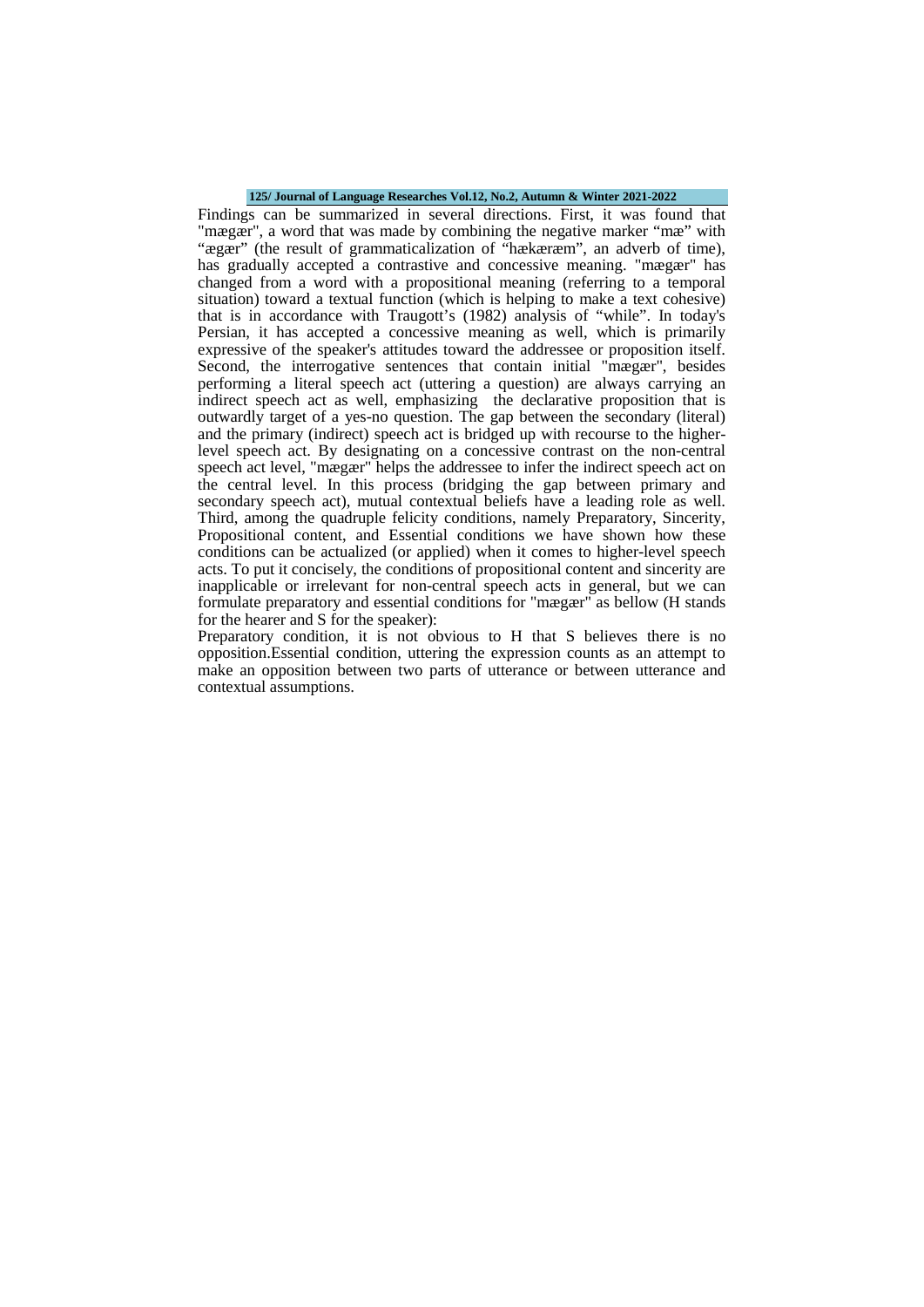**/126 ابعاد کاربردشناختی نقشنماي گفتمانیِ «مگر»**

## **ابعاد کاربردشناختی نقشنماي گفتمانیِ «مگر»**

**شاهین شیرزادي دانشجوي دکتري زبانشناسی همگانی دانشگاه اصفهان، اصفهان، ایران. [1](#page-3-0) محمد عموزاده استاد زبانشناسی همگانی دانشگاه اصفهان، اصفهان، ایران. سید علی کلانتري دانشیار گروه فلسفه، دانشگاه اصفهان، اصفهان، ایران. والی رضایی دانشیار زبانشناسی همگانی دانشگاه اصفهان، اصفهان، ایران.** تاریخ دریافت مقاله: /02/14 1400؛ تاریخ پذیرش مقاله 1400/07/14

علمی- پژوهشی

### **چکیده**

نقشنماهاي گفتمانی در سالهاي اخیر توجهی فزاینده را به خود جلب کرده و در چارچوبهاي نظري متنوعی بررسی و تبیین شدهاند. یکی از رویکردهاي مهم و بحثانگیز به این نقشنماها، پیشنهادة گرایس (1989) بوده است که برخی از این عناصر را به مثابۀ تضمن قراردادي (در برابر تضمن مکالمهاي) و در خدمت کنش گفتاري غیر مرکزي و کنش گفتاري سطح بالاتر (در برابر کنش گفتاري سطح مرکزي و سطح نخست) در نظر میگرفت. واژة «مگر» که حاصل دستوريشدگی واژهاي با معناي قاموسی در ترکیب با نشانۀ نفی بوده است، با پشت سر گذاشتن تحولات معنایی و کاربردي مختلف و پذیرش طیفی گسترده از معناها، در زبان فارسی امروز واجد کارکرد نقشنماي گفتمانی نیز شده است و در تطابق با تحلیل تراگوت (1982) به سمت معنایی تقابلی و کاربردي پذیرشی حرکت کرده است که تغییري در راستاي ذهنیشدنِ بیشتر بوده است. در مقالۀ حاضر، پس از بررسی گسترة معنایی و خصائص سرنمونی نقشنماي گفتمانی «مگر» (برینتون، 1996 و هاینه، 2013) و شرحی درزمانی از تحول معنایی این واژه تا فارسی امروز و پذیرفتن معناي تقابلی و کاربرد پذیرشی، تلاش کردهایم آن را به مثابۀ کنشگفتاري سطح بالاتر تحلیل کنیم. ما در اینجا نشان دادهایم که عبارات شامل «مگر» را در فارسی امروز میتوان داراي دو سطح متفاوت دلالت در نظر گرفت که سطح نخست به محتواي گزارهاي و تعیین شرایط صدق و کذب عبارت مرتبط بوده و دیگري با افادة تقابل، به اجراي کنش گفتاري غیرمستقیم سطح مرکزي یاري میرساند؛ در این سطح دوم، واژة «مگر» نشانگر تقابل عبارت حامل آن با پارهاي دیگر از کلام، انتظارات گوینده یا گزارهاي مستخرج از بافت پیشین مکالمه است. نهایتاً با توجه به آنکه طبق پیشنهادة سرل (1969)، کنشهاي گفتاري موضوع شرایط چهارگانۀ تناسب (اقتضائی) یعنی شرط محتواي گزارهاي، شرایط پیشینی، شرط صداقت، و شرط ضروري هستند، کوشیدهایم نشان دهیم این شرایط براي کنشهاي گفتاري سطح بالاتر چگونه امکان طرح مییابد.

<span id="page-3-0"></span>**واژههاي کلیدي:** نقشنماي گفتمانی، تضمن قراردادي، کنش گفتاري، توان منظوري، شرایط تناسب، دستوريشدگی.

 $\overline{a}$ 

.1رایانامۀ نویسنده مسئول: com.yahoo@amoozadeh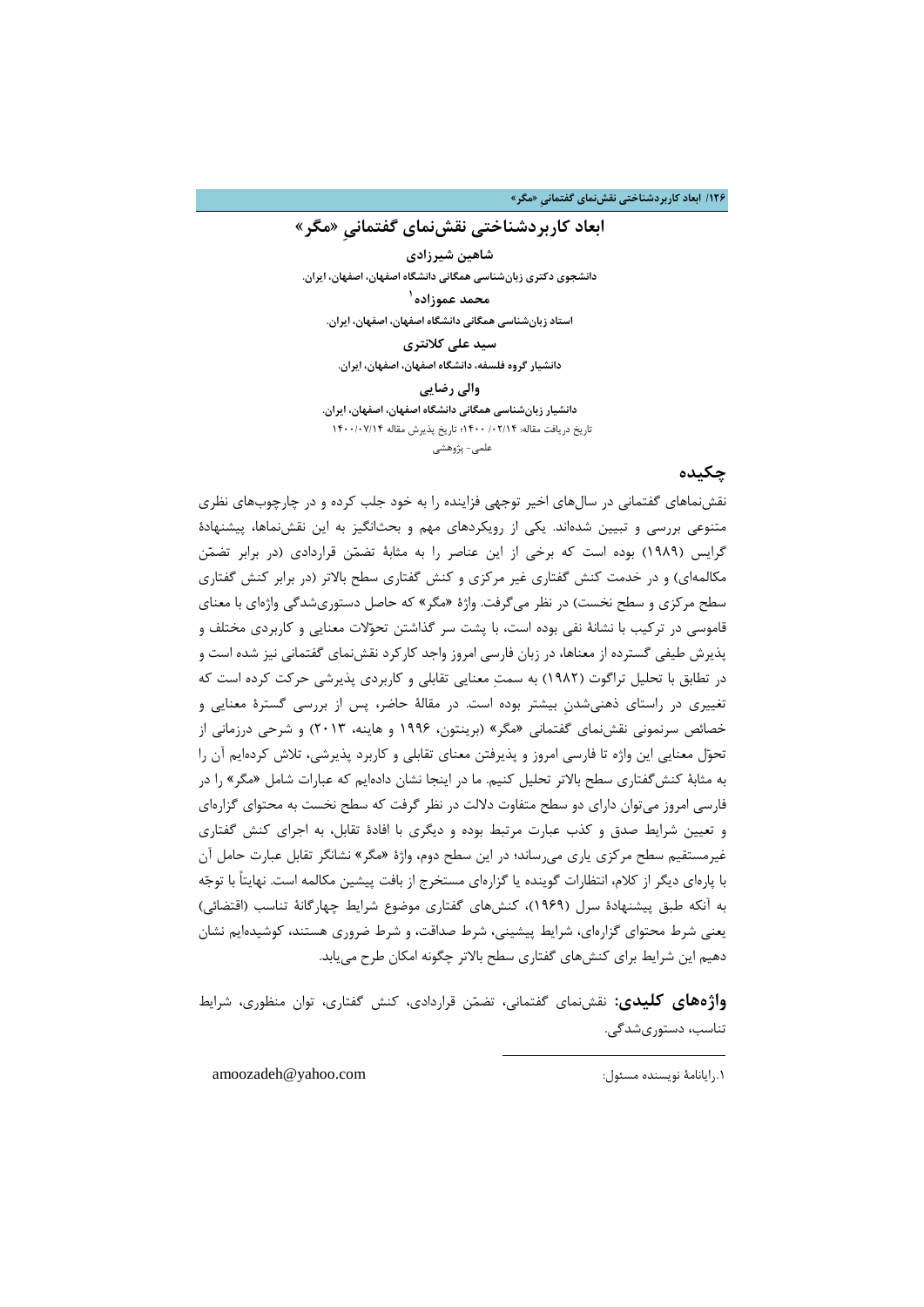م<br>م**روس لمی زبانی** سال ۱۲، شمارهٔ ۲، پاییز و زمستان ۱۲۷/۱۴۰۰

**-1 مقدمه**

اصطلاح «نقشنمای گفتمانی [»](#page-4-0)، برای توصیف عباراتی مثل «خب»، «بنابراین»، «امّا» و... به کار میرود که معناي گزارهاي اندکی داشته و در شرایط صدق جمله تغییري ایجاد نمیکنند و معنایی فرایندی و رَویهای <sup>۲</sup> دارند نه بازنمایانه <sup>۳</sup> و توصیفی. این عبارات که مقولهاي نقشی-کاربردي محسوب میشوند، حضوري پربسامد در تعاملات زبانی دارند و به تعبیر بیچینگ (:2016 1) «چرخهاي تعامل اجتماعی در مکالمه را روغنکاري میکنند». در تعریف این نقشنماها و تعیین حدود و ثغور آنها، بین زبانشناسان اختلاف نظر بسیار به چشم میخورد؛ نامتجانس بودن این عبارات از نظر مقولۀ دستوري، اصطلاحشناسی غیر یکدست و نبود وحدت نظري در رویکرد به نقشنماهاي گفتمانی از چالشهاي پژوهش دربارهٔ این نقش،نماها محسوب می شوند؛ چنانکه بوردریا ۲۰۰۶: 94) وضعیت امروز پژوهش دربارة نقشنماهاي گفتمانی را به مثابۀ «دیگ جوشانی سرشار از مشکلات و نظرگاهها» توصیف میکند (نقل از آیمر، :2013 3). تنوع ناشی از رویکردهاي گوناگون به این مقوله چندان است که چنانکه بلیکمور (:2006 221) بیان کرده «غالباً نمیتوان با اطمینان گفت عناوین بدیلی که در ادبیات تحقیقِ فزایندة این حوزه مشاهده میشود همگی عناوینی براي پدیدهاي واحد هستند.» فریزر (:1996 167) سیاهۀ طویلی از عناوین را ذکر کرده که با معنایی نزدیک و گاه مشابه هم، توسط پژوهندگان گوناگون به کار گرفته شدهاند.

فریزر (1996) عبارات واجد معناي غیرمشروط به صدق را به چهار دسته تقسیم کرده و اصطلاح نقشنماي کاربردشناختی را بهعنوان نامی پوششی براي همۀ این انواع برگزیده است: نقشنماهای بنیادین <sup>۵</sup> که توان پارهگفت را تعیین میکنند، نقشنماهای  $^{\vee}$ که نظر یا توضیحی را در مورد پیام اصلی بیان میکنند، نقشنماهای موازی که پیامی کامل را، علاوه بر پیام اصلی و/ یا پیام توضیحی رمزگذاري میکنند و نهایتاً

-

<span id="page-4-0"></span>[1.](#page-4-6) discourse marker

- <span id="page-4-1"></span>2. procedural meaning
- <span id="page-4-2"></span>3. representative
- <span id="page-4-3"></span>4. Pons Borderia
- <span id="page-4-4"></span>5. Basic Markers
- <span id="page-4-5"></span>6. Commentary Markers
- <span id="page-4-6"></span>7. Parallel Markers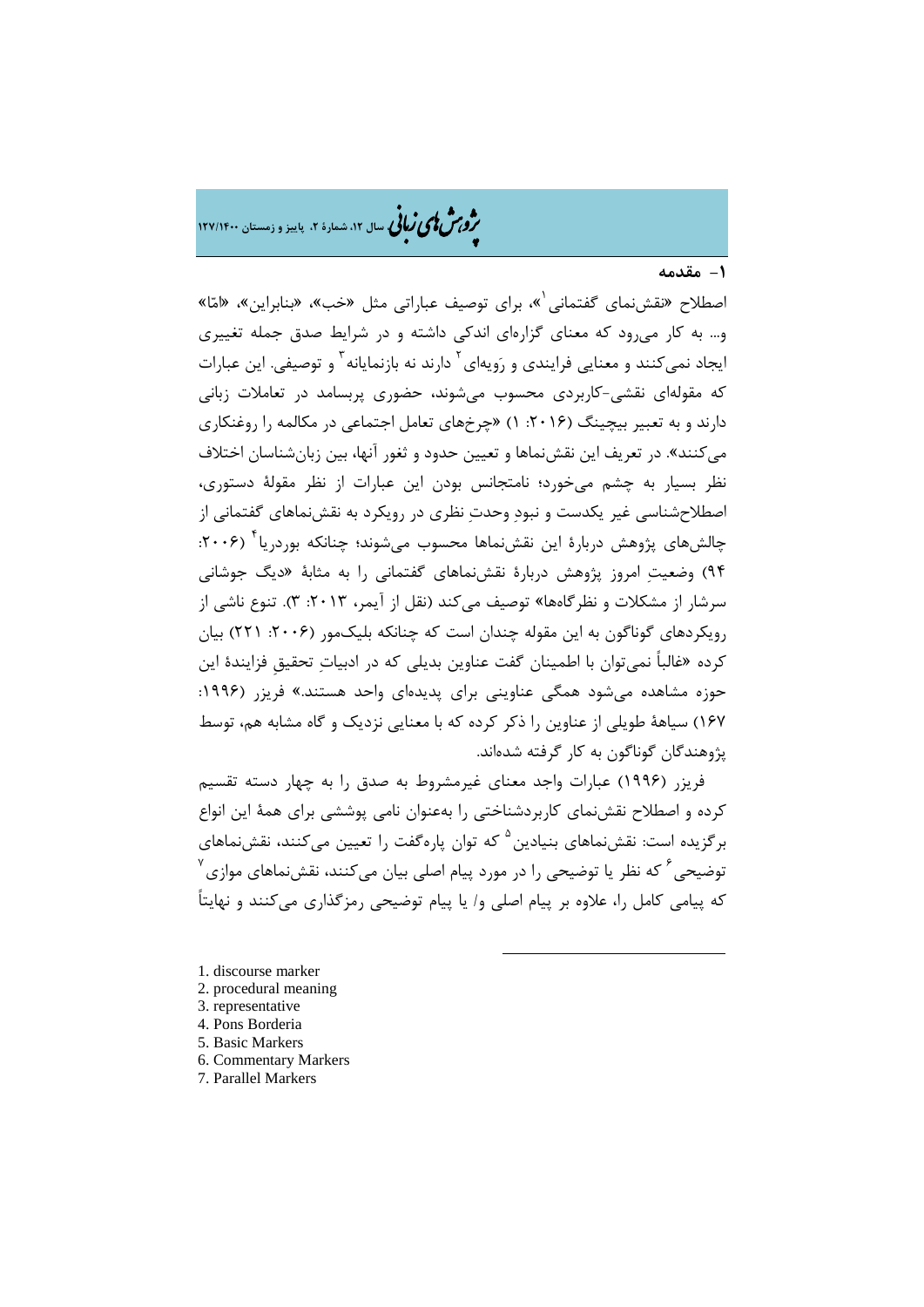**/128 ابعاد کاربردشناختی نقشنماي گفتمانیِ «مگر»**

نقشنماهاي گفتمانی که در معناي بازنمودي شرکت کرده و حاوي معنایی رویهاي هستند.

یکی از وجوه نقشنماهاي گفتمانی که بسیاري بر آن تأکید کردهاند، وجه اتصالگري این نقشنماهاست که به گفتۀ شوراپ (:1999 230) غالباً خصیصهاي ضروري در تعریف آنها شمردهشده اما به شیوههاي مختلفی درك شده و در مورد سرشت این اتصالگري، ماهیت و بسامد عناصر متّصلشده و نیز وضعیت دستوريِ خود نقشنماهاي گفتمانی وفاق نظر وجود ندارد (:1999 242). به گفتۀ او، براي بسیاري از محققین، کارکرد این نقشنماها برقراريِ ارتباط میانِ دو عنصرِ متنی است؛ حال آنکه برخی این پیوستگی را صرفاً پیوستگی میان عناصر متن نمیدانند. براي مثال، بلیکمور (:1987 86-85) با اشاره به امکانِ کاربرد نقشنماي گفتمانیِ *so* در آغازِ گفتمان، تأکید دارد بهتر است برخی نقشنماهاي گفتمانی، نه به مثابۀ اتصالگر میان دو عنصر متنی، که به عنوانِ عنصري در نظر گرفته شوند که ارتباط میان محتواي گزارهايِ بیانشده توسط پارهگفت را با مفروضاتی که پارهگفت پیشین مخابره کرده (یا نکرده) است، برقرار میسازد. بنابراین در کاربرد آغازيِ *so* گوینده به وسیلۀ این عنصر، میان محتواي گزارهايِ پارهگفت و گزارهاي مشتق از وضعیت امورِ مشاهدهشده، ارتباط برقرار میکند (نقل از شوراپ، ۱۹۹۹: ۲۳۰-۲۳۱).

چنانکه آیمر (2013) با ارجاع به ردکر (2006) مینویسد، نقشنماهاي گفتمانی فرایندهاي ذهنی گوینده را در تعامل مکالمهاي بازتاب میدهند و چیزي را دربارة آنچه در ذهن گوینده میگذرد، بیان میدارند. به بیان آیمر، گویندگان دربارة نوعِ تعاملی که در آن مشارکت دارند، گرایشها و نگرشهاي خود و اینکه چه چیزهایی در این تعامل به خوبی پیش نمیروند واجد نوعی آگاهی فرازبانشناختی هستند؛ او نقشنماهاي گفتمانی را – در کنار خصائصی چون نواي گفتار، مکثها و تقطیعها در روند مکالمه - نشانگر این آگاهیِ فرازبانشناختی میداند (آیمر، :2013 4-5). براي مثال، او از *well* در انگلیسی به عنوان مثالی یاد میکند که نشاندهندة برنامهریزيِ در حالِ انجام در ذهن گوینده یا فرایندهایی چون صورتبنديِ دوباره و جرح و تعدیل سخن است و می تواند کارکردِ عوضکردن بافت گفتگو را نیز داشته باشد (آیمر، ۲۰۱۳: ۲۲).

در زبان فارسی، واژة «مگر» تحولات معنایی و کاربردي مختلفی را پشت سر گذاشته که نهایتاً به کاربرد آن بهعنوان نقشنماي گفتمانی ختم شده است. تاکنون هیچ پژوهش مستقلی دربارة این نقشنماي گفتمانی صورت نپذیرفته و مطالعۀ حاضر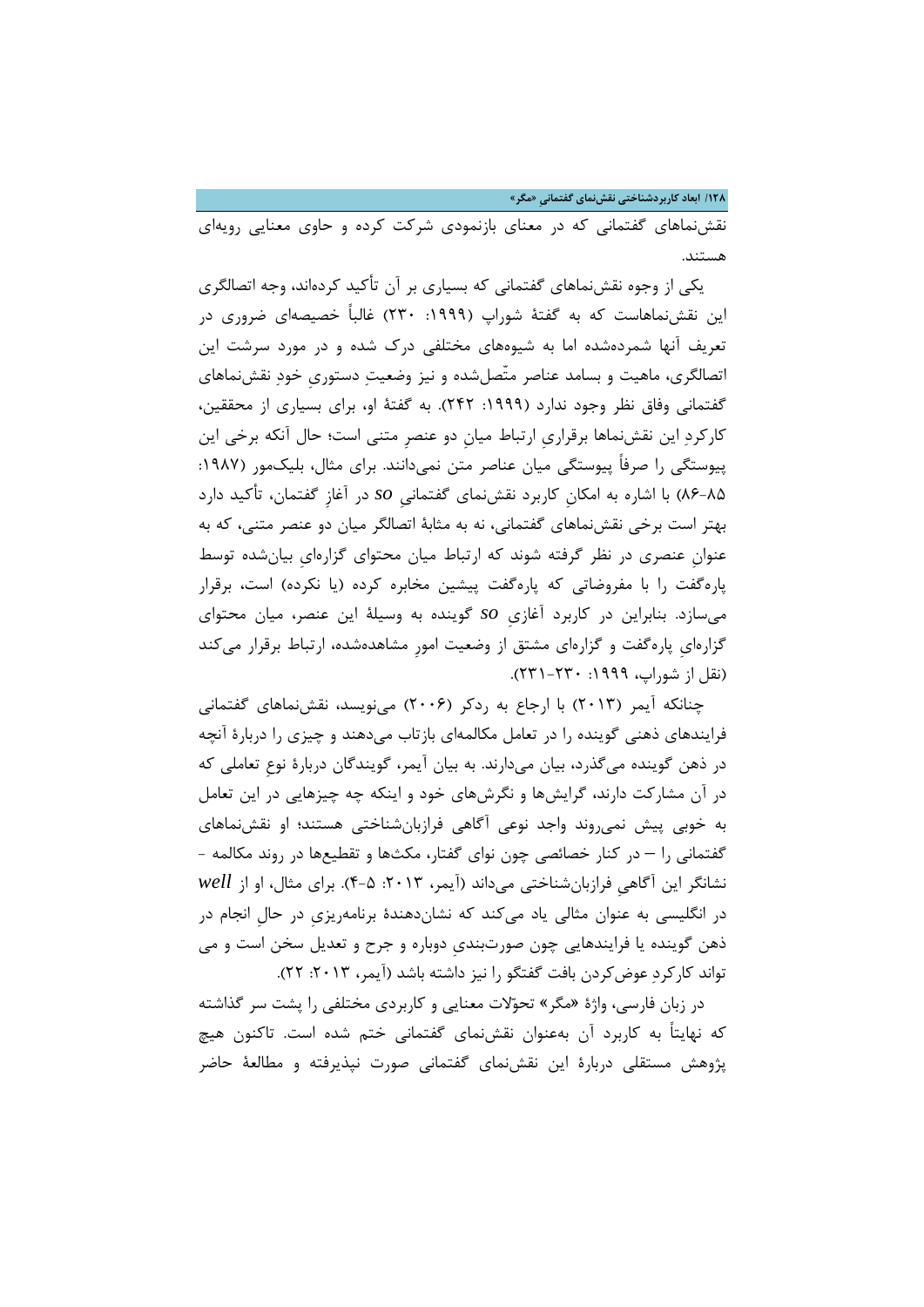## مردم مشمع **کاربا فی** سال ۱۲، شمارهٔ ۲، پاییز و زمستان ۱۲۹/۱۴۰۰

نخستین پژوهشی است که به ابعاد کاربردشناختی گوناگون این نقشنما میپردازد. یکی از رویکردهاي مهم و بحثبرانگیز به کاربرد نقشنماهاي گفتمانی، رویکرد گرایس [1](#page-6-0) (1989) است که برخی نقشنماهاي گفتمانی را ذیل مفهوم تضمن قراردادي و در خدمت کنش گفتاري سطح بالاتر<sup>۲</sup> یا کنش گفتاري غیر مرکزي<sup>۲</sup> تبيين ميکند. بحث گرایس از جهت مشارکت آن در پیشبرد نظریۀ کنشهاي گفتاري حائز اهمیت است. ما در اینجا پس از بررسی گسترة معنایی و خصائصِ سرنمونیِ نقشنماي گفتمانی «مگر» (با ارجاع به برینتون، 1996؛ هاینه، 2013 و هاینه و دیگران زیر چاپ) و نگاهی درزمانی به تحول معناییِ آن، خواهیم دید که این نقشنما، در وفاق با تحلیل تراگوت (۱۹۸۲) به سمت معنایی تقابلی و کاربردی پذیرشی<sup>۲</sup> حرکت کرده است که تغییری در راستاي ذهنیشدنِ بیشتر بوده است. براي بررسی این تحول معنایی، کاربردهاي این واژه، در پیکرهاي از متون فارسی قرون پنج تا هفت (شامل 150 کاربرد این واژه در شش متن) و بیست شمارة روزنامۀ دنیاي اقتصاد (شامل 170 کاربرد این واژه) با هم مقایسه شدهاند. نشان دادهایم که «مگر» با دلالت بر وجود تقابل میان بخشهایی از کلام با هم، یا تقابل معناي پارهگفت با انتظارات مشترك یا نامشترك مشارکین کلام، میتواند جهتگیريِ گوینده را نسبت به پارهگفت حاملِ خود نشان دهد. نهایتاً با بهرهگیري از رویکرد گرایس (1989) این نقشنما را به مثابۀ کنش گفتاري سطح بالاتر تشریح کرده و توان منظوری<sup>۵</sup> و شرایط اقتضائی (شرایط تناسب) <sup>۶</sup> آن را تحلیل مے کنیم.

**-2 مبانی نظري**  در این مطالعه نقشنماي گفتمانی «مگر» از حیثهاي مختلفی بررسیشده و مبانی نظري مشتمل بر سه بخش خواهد بود؛ نخست بهمرور خصائص سرنمونی نقشنماي گفتمانی (برینتون، 1996 و هاینه، 2013) خواهیم پرداخت. در بخش بعد، حرکت

1

<span id="page-6-1"></span><span id="page-6-0"></span>[1.](#page-6-5) conventional implicature

- <span id="page-6-2"></span>2. higher level speech act
- <span id="page-6-3"></span>3. non-central speech act
- <span id="page-6-4"></span>4. concessive
- <span id="page-6-5"></span>5. illocutionary force
- 6. felicity condition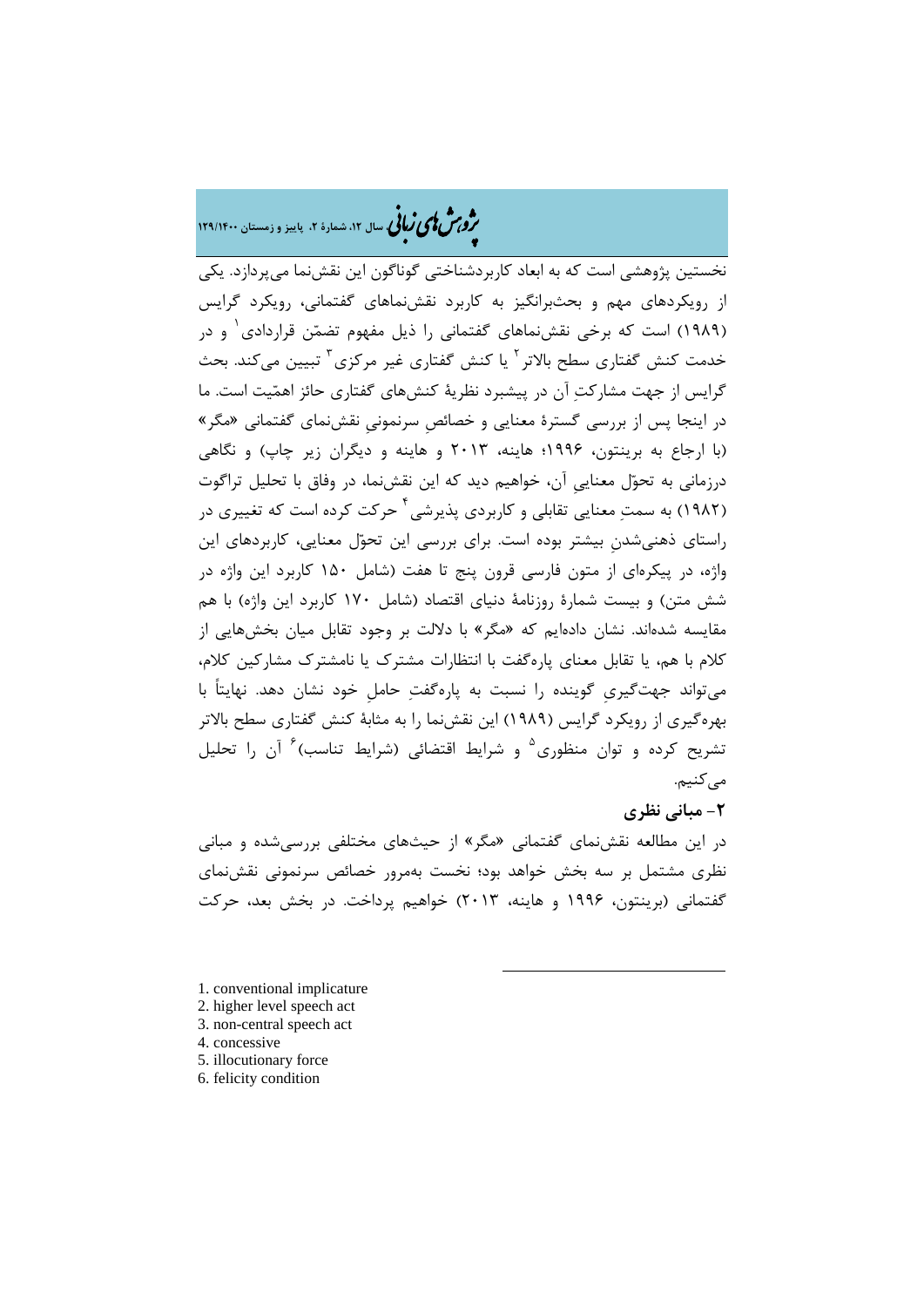**/130 ابعاد کاربردشناختی نقشنماي گفتمانیِ «مگر»**

سعنایی نقش نماها به سمت معنای شخصی و ذهنی <sup>۱</sup> تبیین خواهد شد (تراگوت، ۱۹۸۲ و 1989) و توضیحی در مورد انواع رابطۀ تقابلی ارائه خواهیم کرد. نهایتاً به برخی مبانی کنشهاي گفتاري و چارچوب ارائهشده توسط گرایس خواهیم پرداخت. **-1-2 خصائص سرنمونی نقشنماي گفتمانی** 

برینتون (1996) دستهاي از خصائص را در سطوح مختلف تحلیل زبانی ارائه کرده که نقشنمای گفتمانی بهصورت سرنمونی<sup>٬</sup> باید واجد آنها باشد. هاینه (۲۰۱۳) نیز دستهبندي مشابهی ارائه داده است. به گفتۀ آنها نقشنماهاي گفتمانی از نظر واجی، تقلیلیافته بوده و گروه آهنگی مجزایی تشکیل میدهند. از نظر واژگانی صورتهاي حاشیهاي بوده و جاي دادن آنها در یک طبقۀ واژگانی سنّتی دشوار است. از منظر نحوي به جایگاههاي آغازین جمله محدودند و در خارج از ساختار نحوي واقعشده یا تنها ارتباطی سست با آن دارند و از نظر نحوي دلبخواهی و اختیارياند. از منظر معنایی، فاقد معناي گزارهاي یا واجد معناي گزارهايِ اندکی هستند و از منظر کاربردشناختی، چند کاربردي بوده و در سطوح زبانی مختلفی عمل میکنند. نهایتاً از منظر جامعهشناسی زبان و سبکشناسی، بیشتر مشخصۀ گفتمان شفاهیاند و به گونۀ گفتاري تعلّق دارند؛ بسامد بالایی دارند و در گفتار زنان بیشتر از مردان دیده میشوند. **2-2 - حرکت به سمت معناي شخصی و ذهنی و انواع رابطۀ تقابلی**

تراگوت (۱۹۸۲) چارچوبی معنیشناختی- کاربردشناختی از فرایند دستوریشدگی<sup>۳</sup> ارائه میدهد که در آن سه عنصر نقشی-معنایی از هم متمایز شدهاند: «معناي گزارهاي[»](#page-7-3)، «معناي متني» و «معناي بيانی<sup>۴</sup>». به گفتهٔ او، عناصر گزارهاي منشأ اصلي روابط مبتنی بر شرایط صدق و عناصري هستند که سخن گفتن «از چیزي» را ممکن میسازند. عنصر متنی، منابع زبانی براي خلق یک گفتمان منسجم را در برمیگیرد و مشتمل بر عناصري چون اتصالگرهاي گوناگون و عناصر پیش ارجاعی و پس ارجاعی است. نهایتاً عنصر بیانی شامل منابعی است که یک زبان براي بیان نگرشها و گرایشهاي گوینده به موضوع سخن، متن و دیگر مشارکین در موقعیت کلامی در اختیار دارد. تراگوت (1982) در بحث از تحول معنایی *while* و دستوريشدگی آن، نشان میدهد که معناي این عنصر از «در آن زمان که» در انگلیسی باستان (معناي

1

- <span id="page-7-1"></span><span id="page-7-0"></span>1. subjective 2. prototypical 3. grammaticalization
- <span id="page-7-3"></span><span id="page-7-2"></span>4. expressive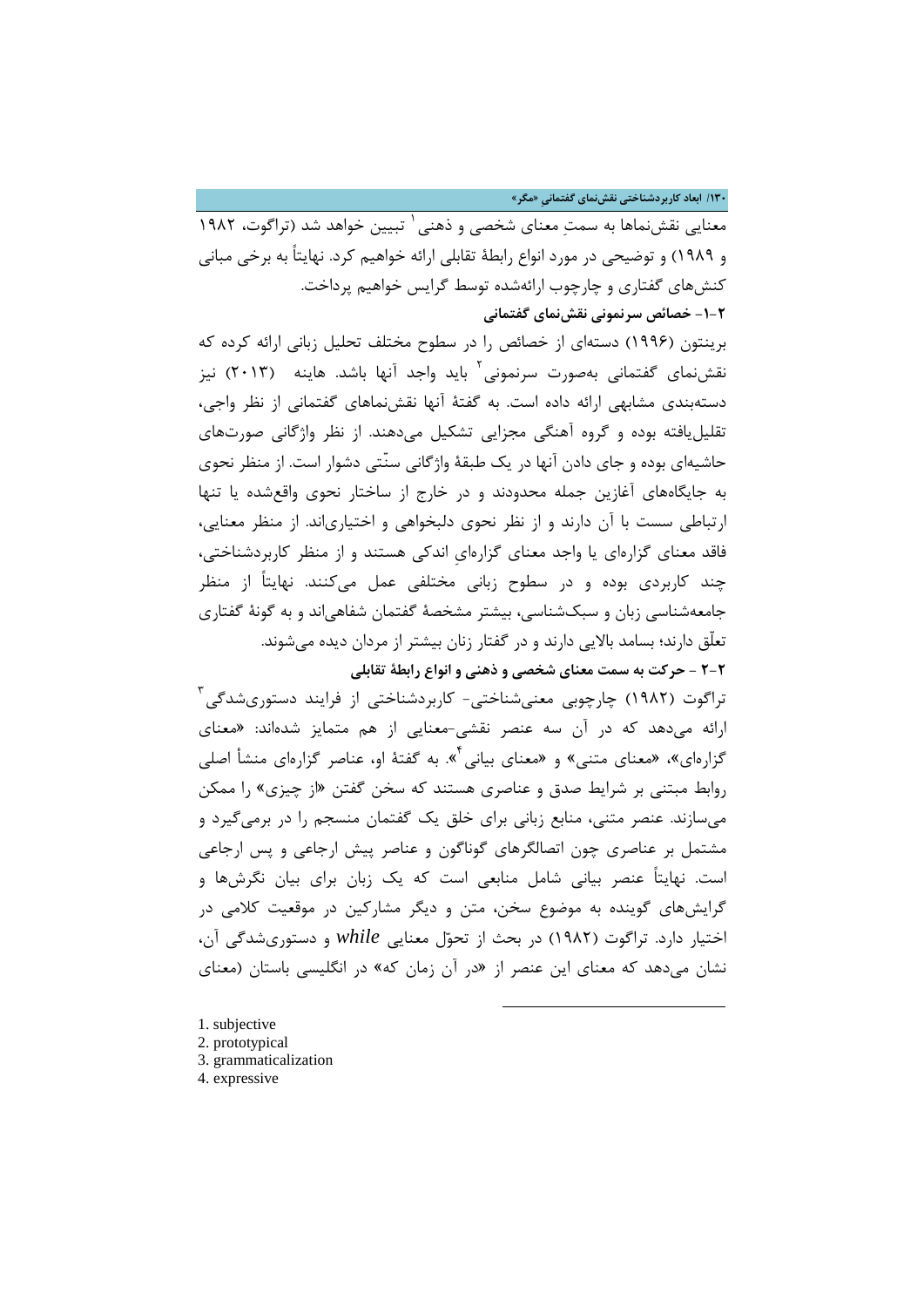�ی زبا **، سال ،12 شمارة ،2 پاییز و زمستان 131/1400** � �و ی �ش

گزارهاي) به «در طيّ» در انگليسی ميانه (معناي متنی) و سپس به معناي «اگرچه» (واجد کارکرد متنی و بیانی) در انگلیسی امروز تحول یافته است. به گفتۀ تراگوت، معناي پذیرشیِ «اگرچه»، اساساً معنایی بیانی است، چراکه رویکرد گوینده را به گزاره بیان میکند. با این وصف او تحول عناصر در مسیر دستوريشدگی را عمدتاً تحولی در مسیر زیر میداند:

**فرضیۀ تراگوت (1982):** معناي گزارهاي > (معناي متنی) > ((معناي بیانی)) در مسیر ترسیمشده در بالا، کماند نشانۀ غیراجباري بودن مرحلۀ یادشده است. تراگوت (1982) این حرکت را حرکت در مسیرِ شخصی و ذهنیشدنِ بیشتر میداند.

کاربرد پذیرشی یکی از انواع رابطۀ تقابلی ٰ است که در آن پارۀ دوم سخن برخی از انتظارات برخاسته از گزارة اول را نفی میکند. این کاربرد که فولن (1991) آن را نفی 'نتظارات <sup>۲</sup> میiامد، با تضاد معنایی <sup>۳</sup> متفاوت است. لیکاف (۱۹۷۱) این دو رابطۀ تقابلی را در کاربردهاي واژة *but* در انگلیسی از هم متمایز ساخته است: تضاد معنایی: جان ثروتمند است اما تام فقیر است.

کاربرد پذیرشی: جان فقیر است امّا خوشبخت است. (نقل از ایزوتسو، ۲۰۰۸: ۶۴۹–  $A$ 

به گفتۀ کونیگ (۱۹۸۶: ۲۳۳) این انتظارات از جنس پیش|نگاشت<sup>۴</sup> هستند؛ برای مثال در جملۀ «او مدتها بود غذا نخورده بود اما سرحال به نظر میرسید» پیشانگاشت گوینده از این قرار است: «اگر کسی مدتی غذا نخورد سرحال به نظر نمیرسد». از منظر تراگوت (1982 و 1989) کاربرد پذیرشی اساساً معنایی ذهنی و شخصی است، چراکه نشانگر رویکرد گوینده به معناي پارهگفت و تفسیر او از آن است. **-3-2 نظریۀ کنشهاي گفتاري، تضمن قراردادي و کنش گفتاري سطحِ بالاتر** آستین (۱۹۶۲) پس از ارائه تمایز اولیه میان پارهگفتهای اجرایی<sup>۵</sup> و پیاممدار ٔ، یاره گفتهای اجرایی را به دو دستۀ صریح` و تلویحی<sup>۲</sup> تقسیم کرد؛ او در خطابۀ سوم

1

- <span id="page-8-7"></span><span id="page-8-6"></span><span id="page-8-0"></span>[1.](#page-8-7) opposition relations
- <span id="page-8-1"></span>2. denial of expectations
- <span id="page-8-2"></span>3. contrast
- <span id="page-8-3"></span>4. presupposition
- <span id="page-8-4"></span>5. performative
- <span id="page-8-5"></span>6. constative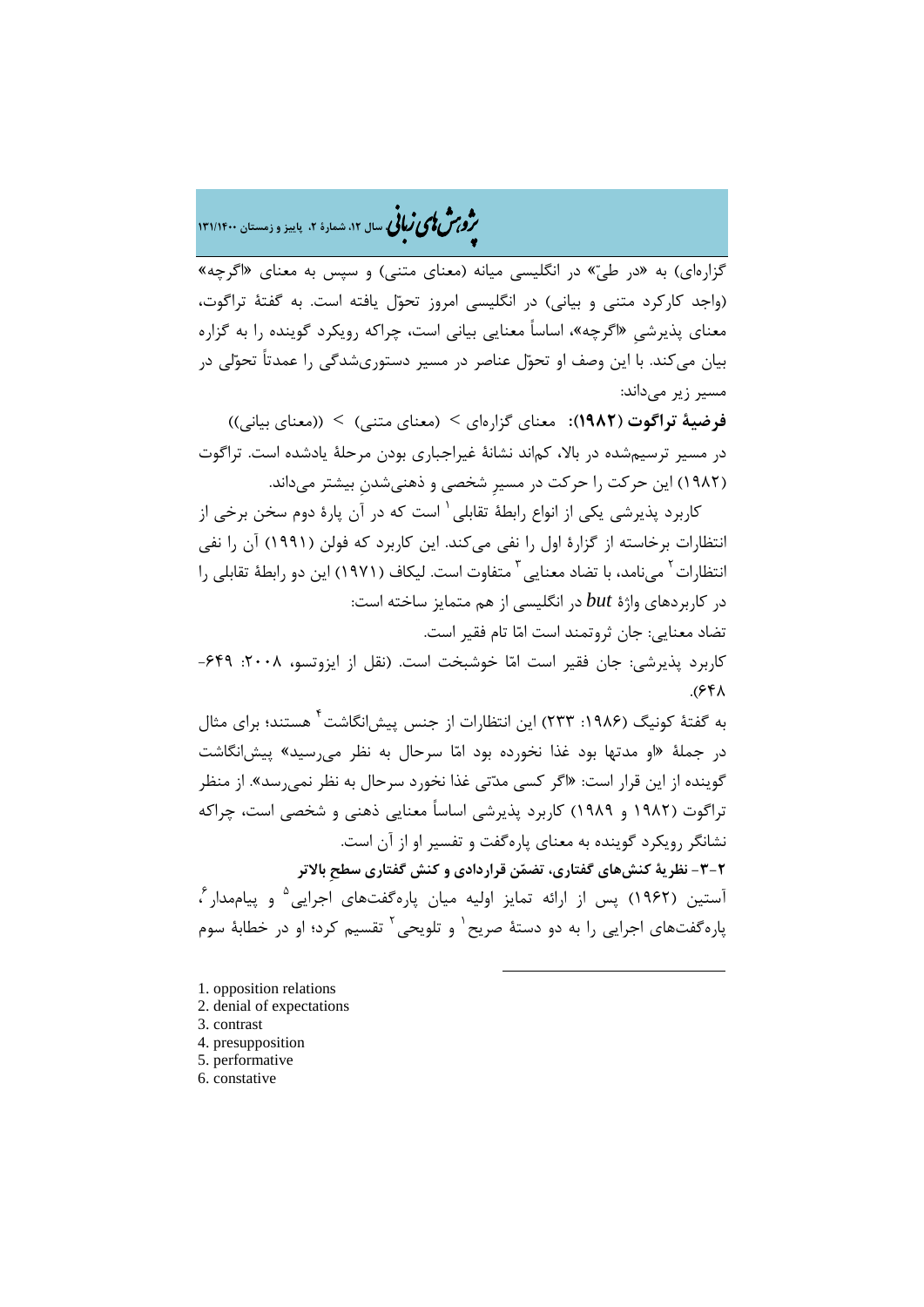**/132 ابعاد کاربردشناختی نقشنماي گفتمانیِ «مگر»**

خود بیان کرد: «کنشهای منظوری<sup>۳</sup> لازم نیست که حتماً صریحاً اجرا شوند؛ لازم نیست حتماً بگویید «من پیشنهاد میدهم...» تا پیشنهاد داده باشید، یا بگویید «من معذرت میخواهم...» تا معذرت خواسته باشید» (آستین، :1962 32). از منظرِ سرل (1969) سخنگفتن به یک زبان، اصولاً به مثابۀ ورود به نوعی رفتار قاعدهمند است که در آن هرگونه ارتباط زبانی مستلزم اجراي کنشهاي گفتاري است؛ یعنی اجراي کنشهاي گفتاري، دیگر نه ویژگیِ برخی پارهگفتها که ویژگی همۀ آنها در نظر گرفته میشود. به عبارت دیگر، همۀ پارهگفتهاي پیاممدار را نیز میتوان مشابه اجراییهاي تلویحی و اجراکنندة کنش گفتاري دانست. سرل (1975) دوگانۀ کنش گفتاري «مستقیم» و «غیرمستقیم» را ارائه و تبیین کرد. در مواردي که معناي جمله و مراد گوینده از پارهگفت یکسان نیستند، مثلاً وقتی که نوعِ جمله با کنشِ گفتاري اجراشده سازگار نیست، با اجراي همزمان دو کنش گفتاري روبرو هستیم: یک کنش لفظی <sup>۲</sup> (که 5 سرل آن را کنش ثانویه مینامد) و یک کنش غیرمستقیم (که سرل آن را کنش اولیه مینامد). براي مثال وقتی کسی میگوید «میتوانی نمک را بدهی؟» (یعنی از رهگذرِ جملهاي پرسشی، تقاضاکردن یا امرکردن را اجرا میکند) با اجراي همزمان دو کنش گفتاري روبروییم: کنشِ لفظی (یا ثانویۀ) پرسیدن و کنش غیرمستقیم (یا اولیۀ) تقاضا کردن. باید توجه داشت کنشهاي گفتاريِ تلویحی یا صریح و اولیه یا ثانویه همگی تقسیمبنديهاي مربوط به سطحی است که گرایس (1989) آن را طبقۀ نخست یا مرکزي نامید. آنچه تحت عنوان شرایط اقتضائی یا تناسب از سوي آستین و (سپس بهگونهاي نظاممندتر) سرل مطرح شد، مربوط به همین سطح نخست و مرکزي است. سرل [\(1969](#page-9-2)) در توسعۀ مفهومِ آستینیِ شرایط اقتضائی، کنشهاي گفتاري را موضوع چهار نوع شرط مىداند: شرط محتواى گزارهاى ٔ، شرايط پيشينى (تمهيدى) ٔ، شرط صداقت^، و شرط ضروری (ذاتی)``. برای مثال این شرایط برای کنش

[1.](#page-9-6) explicit performatives

2. implicit performatives

**.** 

- <span id="page-9-2"></span>5. primary act
- <span id="page-9-3"></span>6. propositional content condition
- <span id="page-9-4"></span>7. Preparatory conditions
- <span id="page-9-5"></span>8. Sincerity condition
- <span id="page-9-6"></span>9. essential condition

<span id="page-9-0"></span><sup>.3</sup> منظور از کنش منظوري کنشی است که در حین سخن گفتن اجرا میشود؛ براي مثال گفتنِ «قول میدهم فردا بیایم» اجراي کنش منظوريِ «قول دادن» است.

<span id="page-9-1"></span><sup>4.</sup> literal act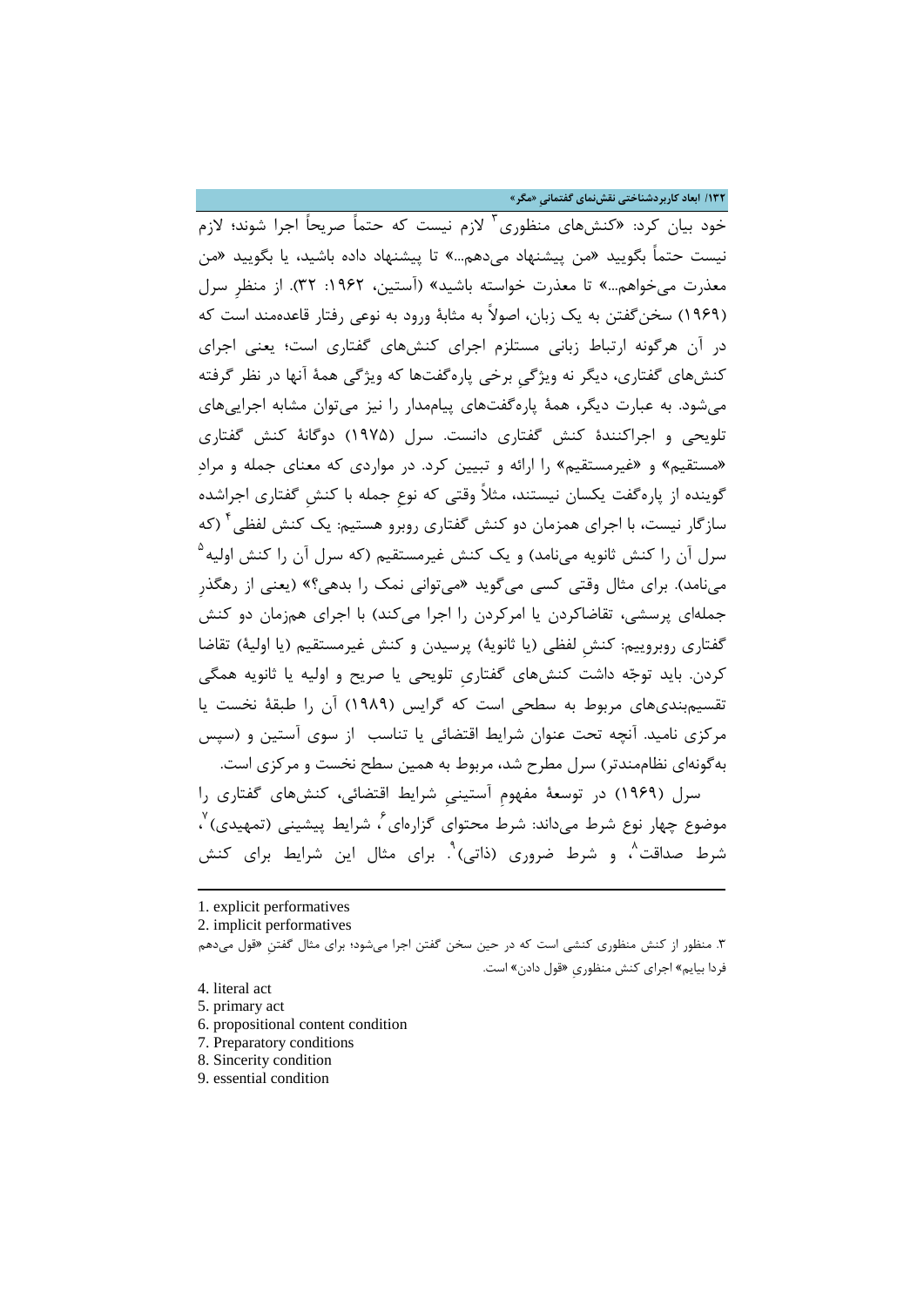�ی زبا **، سال ،12 شمارة ،2 پاییز و زمستان 133/1400** � �و ی �ش

«درخواستکردن» اینطور درج میشود: شرط محتواي گزارهاي: فعل آیندة الف از سوي شنونده شرایط پیشینی: .1 شنونده بر انجام فعل الف توانا است. گوینده باور دارد که شنونده بر انجام فعل الف تواناست. .2 هم براي شنونده و هم گوینده معلوم نیست که شنونده فعل الف را به دلخواه در روند عادي امور انجام دهد. شرایط صداقت: گوینده میخواهد که شنونده الف را انجام دهد. شرایط ذاتی: تلاشی براي واداشتن شنونده به انجام فعل الف به حساب میآید. کنشهاي گفتاري مختلف لزوماً موضوع همۀ این شرایط نیستند؛ براي مثال سرل » 1 (:1969 67) براي کنش «سلامکردن» شرایط محتواي گزارهاي و صداقت را «هیچ ذکر کرده؛ زیرا «سلام» فاقد محتوایی گزارهاي بوده و اصولاً سلامِ غیر صادقانه بیمعناست.

گرایس [\(1975\)](#page-10-0) پرکردن شکاف میان معنیِ «گفتهشده» و «معنیِ منتقلشده» را بهعهدة مفهوم تضمن میگذارد. او از دو نوع تضمن سخن گفته است: نخست، تضمن مکالمهای<sup>۲</sup> که شنونده با مشاهدهٔ تخطّی (ظاهری) از اصل همکاری<sup>۲</sup> در مکالمه و راهبردهاي چهارگانۀ آن (کیفیت، کمیت، ارتباط و شیوه) از طریق محاسبه و با طی مراحلی استنباطی مبتنی بر بافت، به آن دست مییابد و دستیابی به آن به حفظ اصل همکاري منجر میشود (مثال الف). نوع دیگر، تضمنهاي قراردادياند که برخلاف تضمنهاي مکالمهاي براي دریافت آنها نیازي به محاسبه نیست، وابسته به بافت نیستند و ابطالناپذیر و تفکیکپذیرند (مثال ب) (نک: گرایس، :1975 58-57 و لوینسون،  $711 - 111 - 111$ : الف) او دانشجوي وقتشناسی است و دستخطّ خوبی دارد (در متن توصیهنامۀ دانشجویی براي پذیرش در رشتۀ فلسفه). تضمن مکالمهاي: دانشجوي مذکور در فلسفه توانایی چندانی ندارد. ب) او فقیر است اما صادق است.

تضمن قراردادي: تقابلی میان دو گزارة «او فقیر است» و «او شریف است» وجود دارد.

**.** 

<span id="page-10-1"></span><span id="page-10-0"></span>[1.](#page-10-2) none

- 2. conversational implicature
- <span id="page-10-2"></span>3. cooperative principles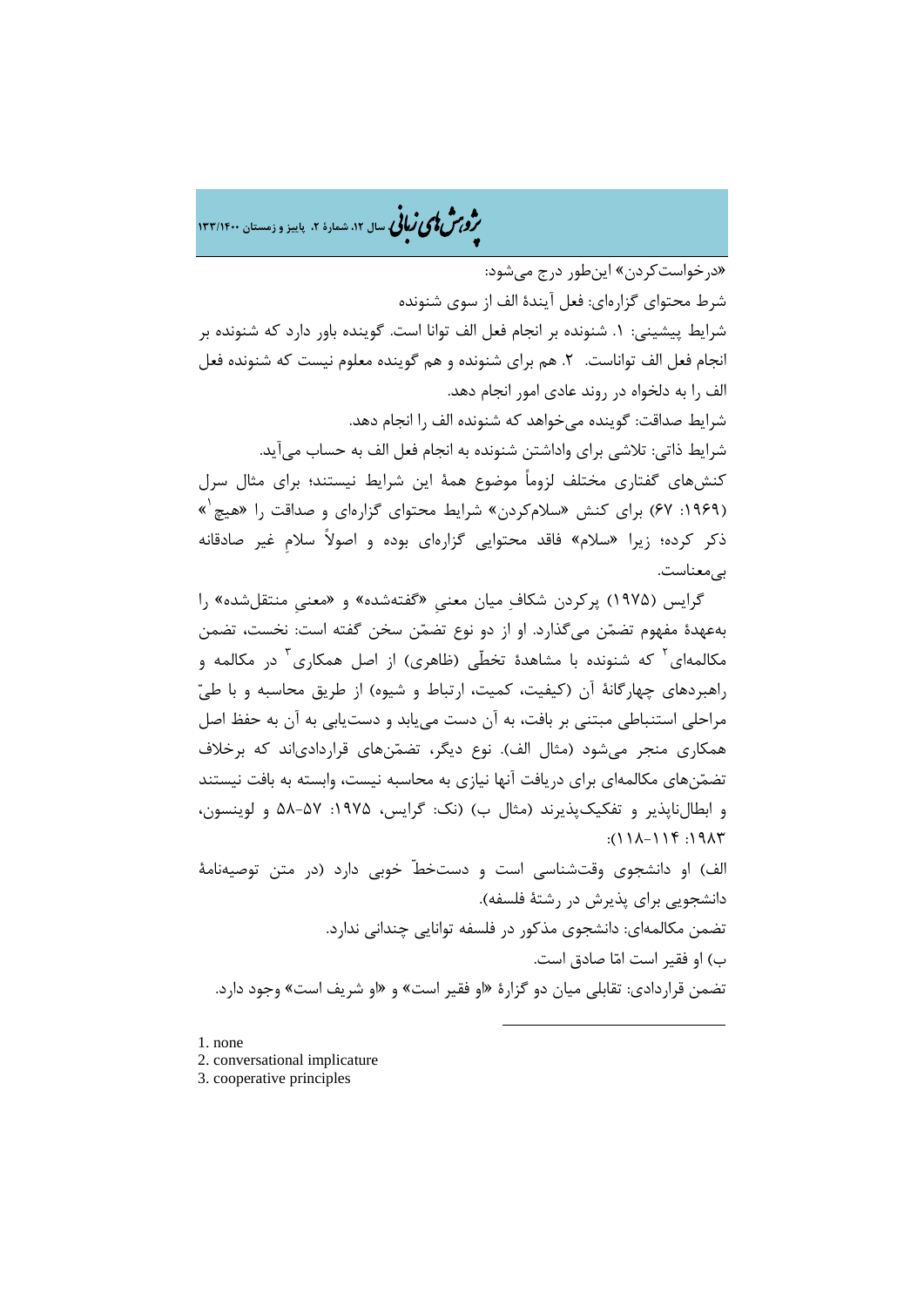**/134 ابعاد کاربردشناختی نقشنماي گفتمانیِ «مگر»**

منظور از تفکیکپذیري تضمن قراردادي آن است که میتوان با حذف عبارت حامل تضمن (در اینجا «اما») تضمن را حذف کرد. همچنین روشن است که مورد ب برخلاف الف به بافت وابسته نیست و بدون طی مراحل استنباطی و محاسبه دریافت میشود و نمیتوان آن را با جملهاي دیگر ابطال کرد؛ برخلاف الف که براي مثال با گفتن «در فلسفه نیز درخشان است» در ادامۀ سخن میتواند ابطال شود. گرایس (1989)، در بررسی برخی ابعاد معناییِ عبارات حاملِ عناصري چون *but*، *so* و *therefore* از مفاهیم تضمن قراردادي و کنش گفتاري سطح بالاتر استفاده کرد. او دو نوع کنش گفتاري در دو سطح متمایز را براي این عبارات تعریف نمود. نخست، یک کنش گفتاري مرکزي یا طبقۀ نخست که توسط پارهگفت اجرا میشود و در وهلۀ بعد، یک کنش گفتاري غیر مرکزي یا کنش گفتاري لایۀ بالاتر که نقشنماهاي گفتمانی به اجراي آن کمک میکنند (نقل از بلیک مور، :2006 224). براي مثال، در جملۀ «علی به خانه رفت اما کارش را تمام نکرد»، گوینده یک اظهار طبقۀ نخست را اجرا میکند، با این مضمون که «علی به خانه رفت» و «علی کارش را تمام نکرد»؛ و همزمان یک کنش گفتاري غیر مرکزي که به تقابلی که میان دو عبارت فوق برقرار ساخته اشاره دارد. از دید او، جنبههاي معنایی سهیم در محتواي اظهارِ طبقۀ نخست، به آنچه گفتهشده مرتبطاند، حالآنکه جنبههاي معنایی مرتبط با اجراي کنش غیر مرکزي، به آنچه که مورد تضمنِ قراردادي قرار گرفته کمک کردهاند. گرایس (1989) معتقد است در حالی که اغلب عبارات اطلاعاتی را دربارة این کنشهاي گفتاري مرکزي منتقل میکنند، نقشنماهاي گفتمانی اطلاعاتی در مورد کنش گفتاري غیر مرکزي یا سطح بالاتر مخابره میکنند؛ کنشی که حامل نوعی توضیح براي چگونگیِ تفسیرِ کنش گفتاري مرکزي است؛ یعنی از منظر گرایس، ماهیت کنش گفتاري غیر مرکزي کمک به تفسیر کنشِ گفتاري مرکزي است. با این اوصاف در برخورد با «مگر» به مثابۀ کنش گفتاري غیر مرکزی با دو پرسش روبروییم: ماهیت و توان منظوری یاین کنش چیست؟ شرایط اقتضائی یا تناسب براي اجراي آن کداماند؟

**-3 نقشنماي گفتمانی «مگر» و خصائص سرنمونی آن**  «مگر» از ترکیب نشانۀ نفیِ «مه» با حرف ربط «اگر» ساختهشده و در دورة فارسی میانه بهصورت *agar ma* به معنی «چه بسا، شاید، مبادا» به کار میرفته است. خود

 $\overline{a}$ 

<span id="page-11-0"></span>1. illocutionary force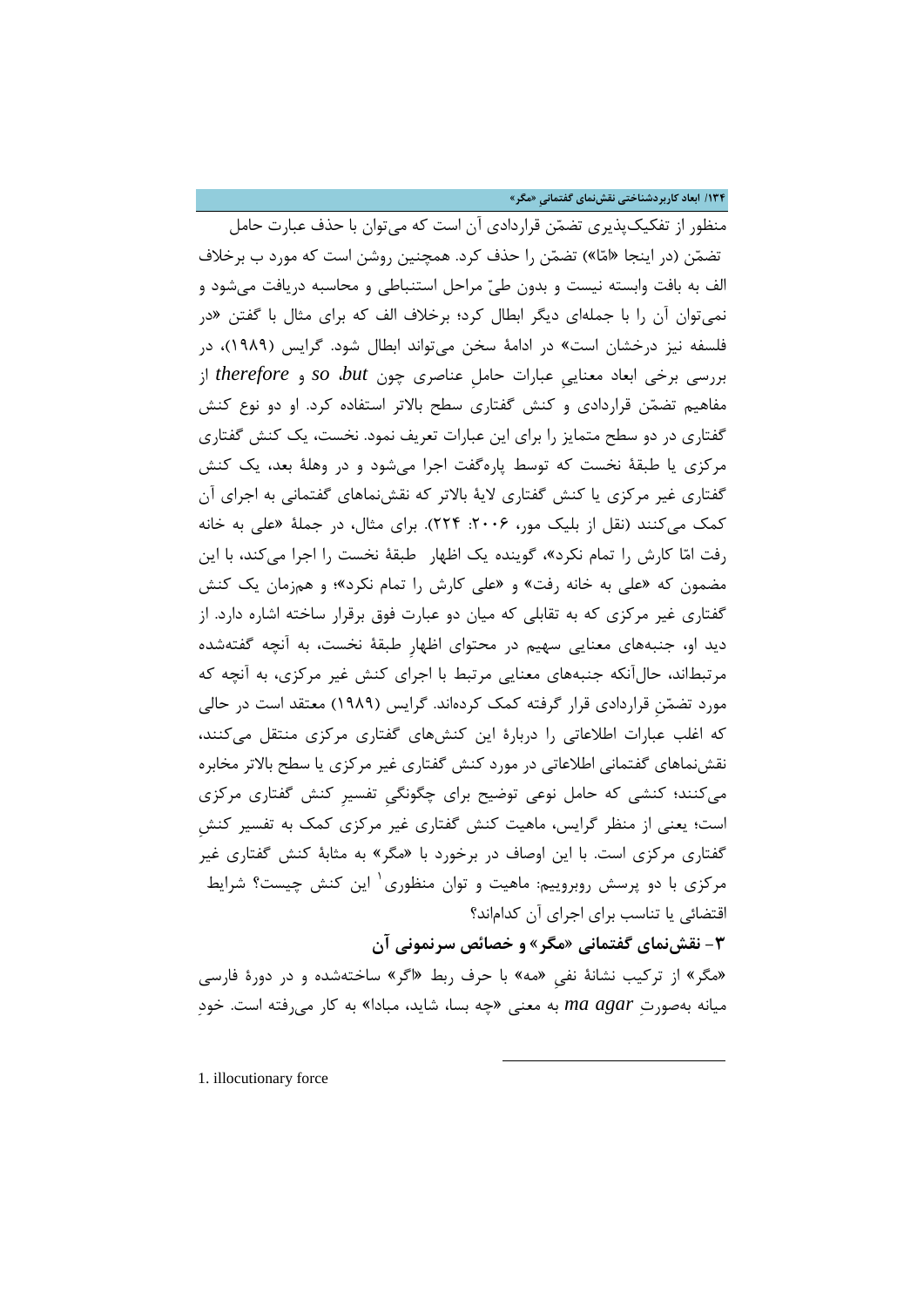# م**روبرش لای زبانی** سال ۱۲، شمارهٔ ۲، پاییز و زمستان ۱۳۵/۱۴۰۰

«اگر»، در فارسی باستان به صورت *hakaram* به معنی «یکبار، یکمرتبه» بوده؛ یعنی معنایی واژگانی و توصیفی داشته است. به مرور این صورت، به *hakar* و در وهلۀ بعد به «اگر» تحولیافته و با *ma* ترکیبشده و نهایتا،ً تقلیل حاصل از دستوريشدگی، این ترکیب واژگانی را به شکل واژة «مگر» درآورده است (حسندوست، :1393 ،257 ،2553  $.$   $(7577)$ 

لغتنامه «دهخدا» معانی متنوعی را براي این واژه ذکر کرده است: جز، بهجز، الّا، تنها، فقط، به این امید که، حتما،ً قطعا،ً به تحقیق، احتمالا،ً شاید، شاید تنها، شاید فقط، از قضا، اتفاقا،ً یا، گویی، پنداري، ظاهراً و نیز نشانۀ پرسش در جایگاه استفهام انکاري (دهخدا، ۱۳۷۷، ج ۱۴: ۲۱۴۱۴– ۲۱۴۱۷). «مگر» در فارسی گفتاری امروز نیز (در صورت» مگه») کاربردي نسبتاً گسترده و متنوع دارد. ابوالحسن نجفی در «فرهنگ فارسی عامیانه» ذیل مدخل «مگر» سه کاربرد ویژه و عامیانۀ آن را اینطور فهرست کرده است:

.1 (پیش از فعل به وجه اخباري.) دال بر محال بودنِ امر: «تخمِ جن مگر میگذارد شبها بخوابیم [= مطلقاً

 نمیگذارد شبها بخوابیم]» .2 (پیش از فعل به وجه التزامی.) دال بر بسته بودن همۀ راهها به جز یک راه: «... مگر خدا خودش بداند، ما که نمی فهمیم.»... .3 (پیش از فعل به وجه التزامی.) دال بر تهدید: «آن قدر می زنمش تا مقر بیاید! مگر نعشش را از زیر

دست من بیرون ببرد!» (نجفی، :1378 1362)

از آنجا که «مگر» تاکنون بهعنوان نقشنماي گفتمانی بررسی نشده، در اینجا آن را در پرتو خصائصی خواهیم سنجید که برینتون (۱۹۹۶: ۳۵ - ۳۳) و هاینه (۲۰۱۳: ۱۲۰۹) آنها را خصائص سرنمونی نقشنماهاي گفتمانی دانستهاند.

 «مگر» از منظر واجی کوتاه بوده و تقلیلیافتۀ صورتی بزرگتر محسوب میشود. صورتی حاشیهاي است که جايدادنِ آن در طبقات واژگانی سنّتی دشوار است (با نگاهی به فرهنگهاي موجود میتوان مشاهده کرد که برخی کاربردهاي «مگر» ذیل حرف اضافه، برخی به مثابۀ قید و در برخی جملات به مثابۀ حرف ربط آمدهاند). از منظر نحوي، «مگر» اغلب جایگاه آغازین جمله را اشغال میکند. از منظر ویژگیهاي معنایی، معناي گزارهاي اندکی داشته و از منظر ویژگیهاي کاربردي نیز -چنانکه خواهیم دید-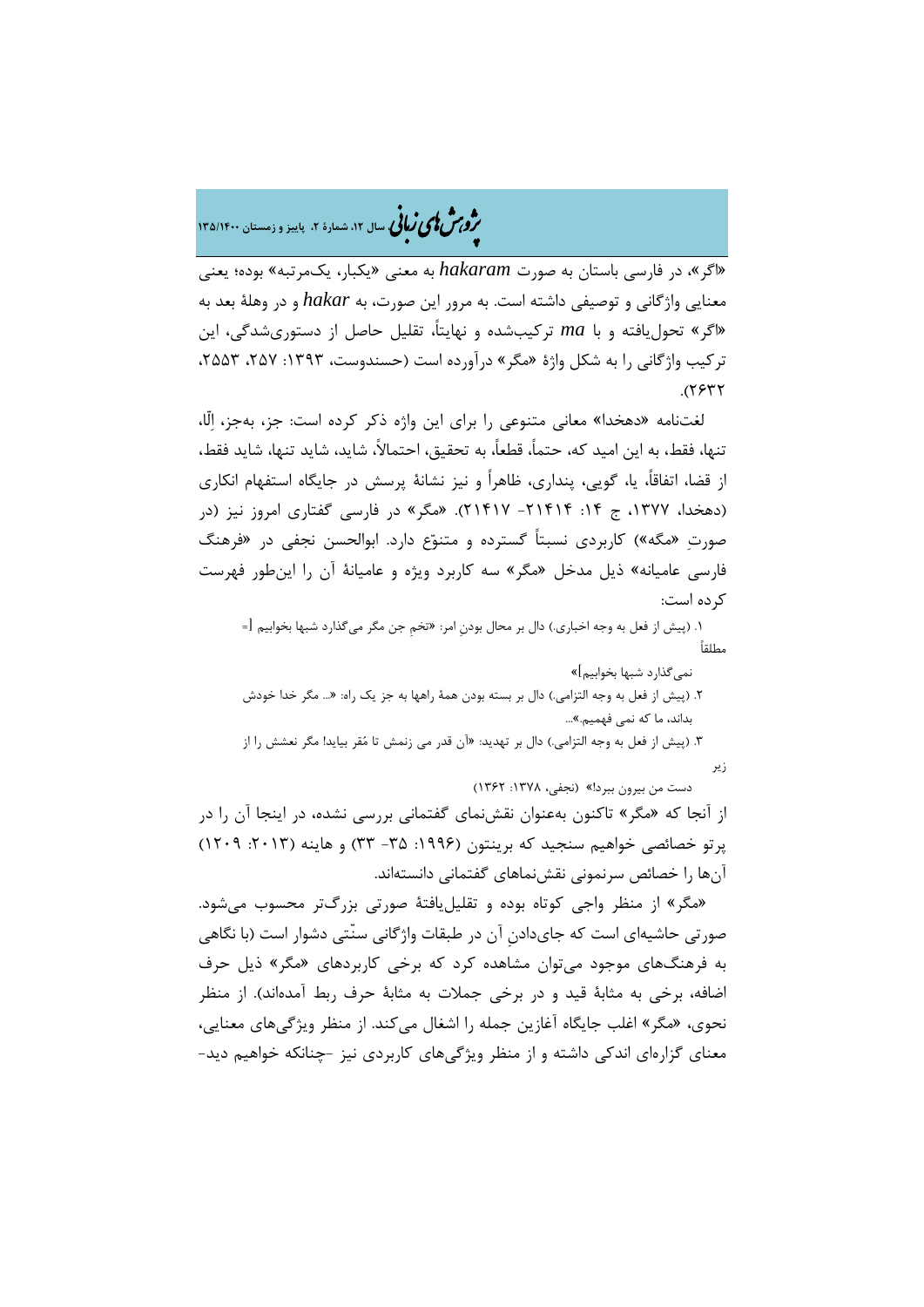**/136 ابعاد کاربردشناختی نقشنماي گفتمانیِ «مگر»**

در سطوح زبانی مختلف عمل میکند. نهایتاً بررسی تطابق آن با ویژگیهاي مرتبط با جامعهشناسی زبان و سبکشناسی (بسامد بالاي آنها در گفتار شفاهی و غلبۀ آنها در گفتار زنان) به پژوهشی آماري نیاز دارد. «مگر» در دو خصوصیت، فاقد خصائص سرنمونی ذکرشده توسط هاینه و برینتون است: نخست آنکه «مگر» معمولاً از نظر زبرزنجیري از گروه آهنگیِ باقی جمله جدا نیست و نمیتوان در نوشتار، آن را با ویرگول جدا ساخت؛ اما چنانکه هاینه (:2013 1210) اشاره میکند، این خصیصه در بسیاري از موارد بلاموضوع است؛ براي مثال بهگفتۀ هاینه، نقشنماي کاربردشناختی *well* در انگلیسی، تنها در پنجاه درصد موارد از نظر زبرزنجیري از باقی جمله متمایز است. دوم آنکه «مگر» برخلاف اغلب نقشنماهاي گفتمانی، در بسیاري از کاربردهایش از نظر نحوي دلبخواهی نیست و نمیتوان آن را بهراحتی حذف کرد. شاید بتوان این خصوصیت را ناشی از خصلت ترکیبی این نقشنماي گفتمانی دانست. «مگر» چنانکه پیشتر اشاره شد، حاصل ترکیب اداتی دستوري (ادات نفی) با پارهاي است که در گذشته به عنوان قید زمان به کار میرفته. همین خاصیت ترکیبی، گویی به نوعی رفتار دوگانه در کاربردهاي این عبارت انجامیده است. براي مثال «مگر» در مقولهاي واحد از مقولات چهارگانۀ فریزر (1996) نمیگنجد. این واژه از سویی (در برخی کاربردهاي خود) نشانگرِ توان پرسشی است و بنابراین باید طبق اصطلاحشناسی فریزر (1996)، «نقشنماي بنیادین» دانسته شود و از سوي دیگر، حاوي معناي بازنمودي و اتصالگرانه است و بنابراین «نقشنماي گفتمانی» محسوب میشود. آنچه باعث میشود «مگر» را نتوان عنصري دلبخواهی دانست، عملکرد آن به مثابۀ نقشنماي بنیادین و نشانگر توان پرسشی است و همین کاربرد است که باعث میشود از گروه آهنگی باقی جمله منفصل نباشد.

## **-4 تحول معنایی نقشنماي گفتمانی «مگر»**

چنانکه به نقل از حسندوست (1393) اشاره شد، «مگر» در فارسی میانه بیشتر در معنی «چه بسا، شاید، مبادا» به کار رفته است. این واژه در متون فارسی بعد از اسلام، طیف دیگري از معانی را نیز پذیرفته که حاکی از حرکتی تدریجی به سمت پذیرش معنایی تقابلی و متنی است و نهایتاً در فارسی امروز، به سمت کاربرد پذیرشی و معناي بیانی و ذهنی حرکت کرده است. در ادامه با مقایسۀ معانی مختلف این واژه در طیف متنوعی از متون منثور قرون پنجم تا هفتم قمري با کاربردهاي امروزي این واژه این تحول معنایی را نشان دادهایم.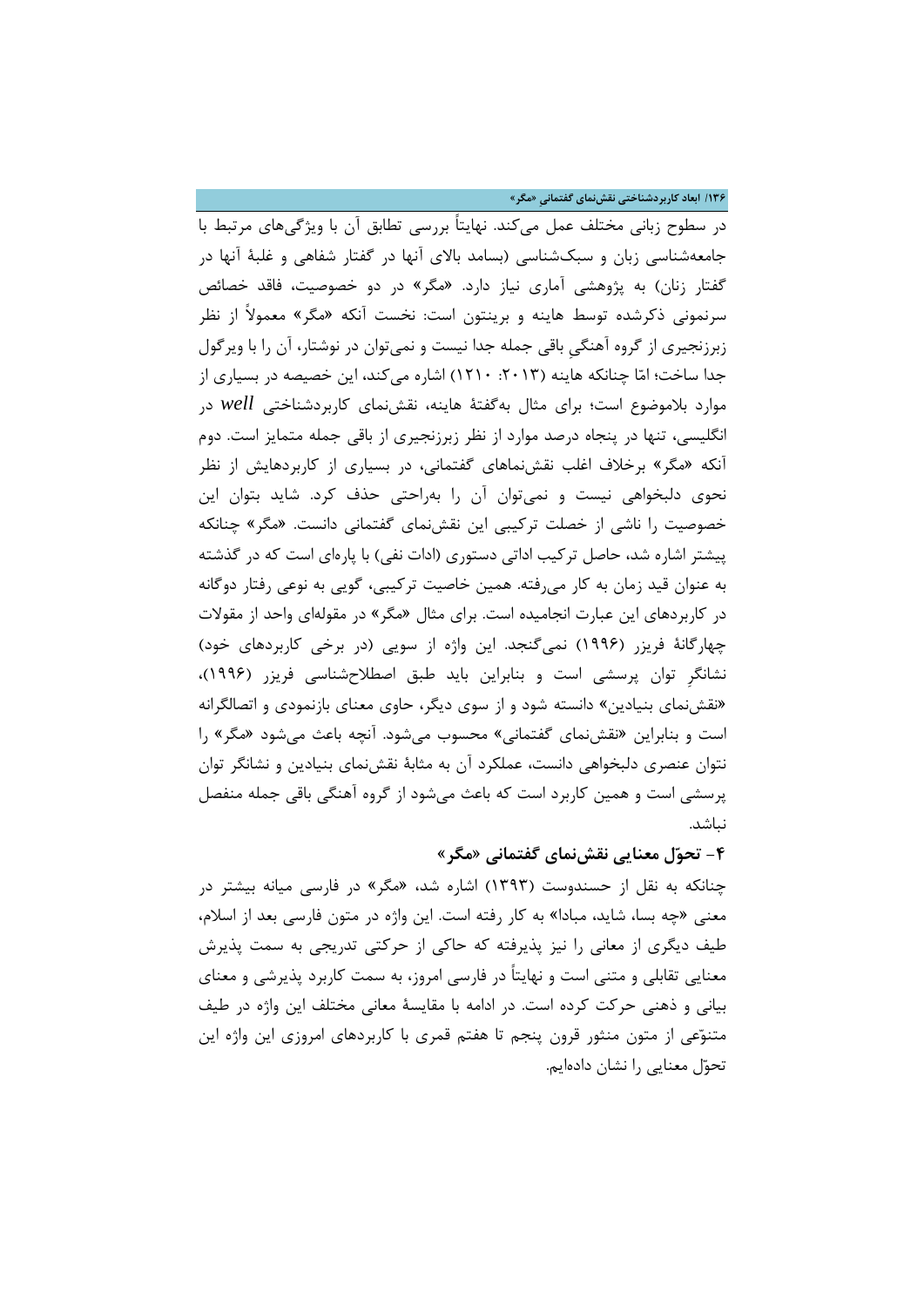�ی زبا **، سال ،12 شمارة ،2 پاییز و زمستان 137/1400** � �و ی �ش

**-4 -1 معانی «مگر» در متون فارسی قرن پنجم تا هفتم**

براي بررسی معانی «مگر» در متون فارسی متقدم پس از اسلام، شش متن متعلق به قرون پنجم تا هفتم (سفرنامۀ ناصرخسرو، کشفالمحجوب، کلیلهودمنه، گلستان سعدي، فیهمافیه، مرزباننامه) انتخاب شد و با جستجوي واژة «مگر» در پایگاه اینترنتی گنجور در سرتاسر این متون مجموعاً 150 مورد کاربرد این واژه مشاهده شد. این متون از متون منثور انتخاب شدند تا تأثیر خصائص سبکی (در قیاس با متون شعر و نظم) به حداقل برسد. پس از فراهم آمدن پیکرهاي از تمامی کاربردهاي «مگر» در این شش متن، به طبقهبندي معنایی این نمونهها دست زدیم. در جدول شمارة 1 معانی مختلف و یک نمونه براي هر معنی ذکر شده است. لازم به ذکر است کاربردهاي غیرقابلتفکیک (مثل «شاید» و «ظاهراً») را به یک دسته فرو کاستهایم.

جدول شماره ۱- معانی «مگر» در متون قرن پنجم تا هفتم

| درصد فراوانی      | معناي واژه و نمونهٔ کاربرد                                                        |
|-------------------|-----------------------------------------------------------------------------------|
| $/$ ۳۸            | جز/ بهجز/ جز آنكه: مردم بر آن واقف نمىشوند مگر بر بعضى اندک. ( <i>سفرنامه)</i>    |
| 7.79              | شايد/ ظاهراً/ بهاين ميدكه: مگر بدين حيلت خلاص و نجات دست دهد. <i>(كليلهودمنه)</i> |
| 719,8             | از قضا / اتفاقاً / چهبسا: مگر از رؤساء عرب يكي حاضر بود <i>(فيه ما فيه)</i>       |
| $/$ 9, $\uparrow$ | پرسش خلاف انتظار: مگر سر پادشاهی کردن نداری؟ (گلست <i>ان)</i>                     |
| 7.47              | حتماً / لابد: گفتم مگر از کسی جسته است. <i>(کشفالمحجوب)</i>                       |
| 7.77              | معاني ديگر (فقط، خوب است و ): اگر بگريزم، در من رسد و اگر به سوراخ روم،           |
|                   | منفذ بگیرد؛ مگر خود را مرده سازم. <i>(مرزباننامه)</i>                             |

از جدول شماره 1 میتوان نتیجه گرفت «مگر» در متون قرون پنج تا هفت بیشازهمه به مثابۀ ادات استثنا به کار رفته و بر نوعی تقابل میان دو پارة سخن یا مشارکین دلالت داشته است <sup>۱</sup>. ردههای دوم و سوم فراوانی به «شاید، ظاهراً، از قضا، اتفاقاً» و دیگر معانی نزدیک به آنها تعلق دارند، یعنی معانی نزدیک به معنی این واژه در فارسی باستان. چنانکه در جدول مشاهده میشود یکی دیگر از طیفهاي معنایی این واژه، به معنایی دقیقاً متضاد معنی آن در متون فارسی باستان و میانه تعلّق دارد: معناي «حتماً / لابد»

**.** 

<span id="page-14-0"></span><sup>.</sup>[1](#page-14-0) از این منظر، «مگر» تا حدودي به «but «در انگلیسی شبیه است که در گذشته بهعنوان ادات استثنا به کار میرفته و کاربردهاي معنایی دیگر آن – از جمله آن کاربرد بهعنوان نقشنماي گفتمانی - متأخر است (پارتریج،  $9.17:997$ .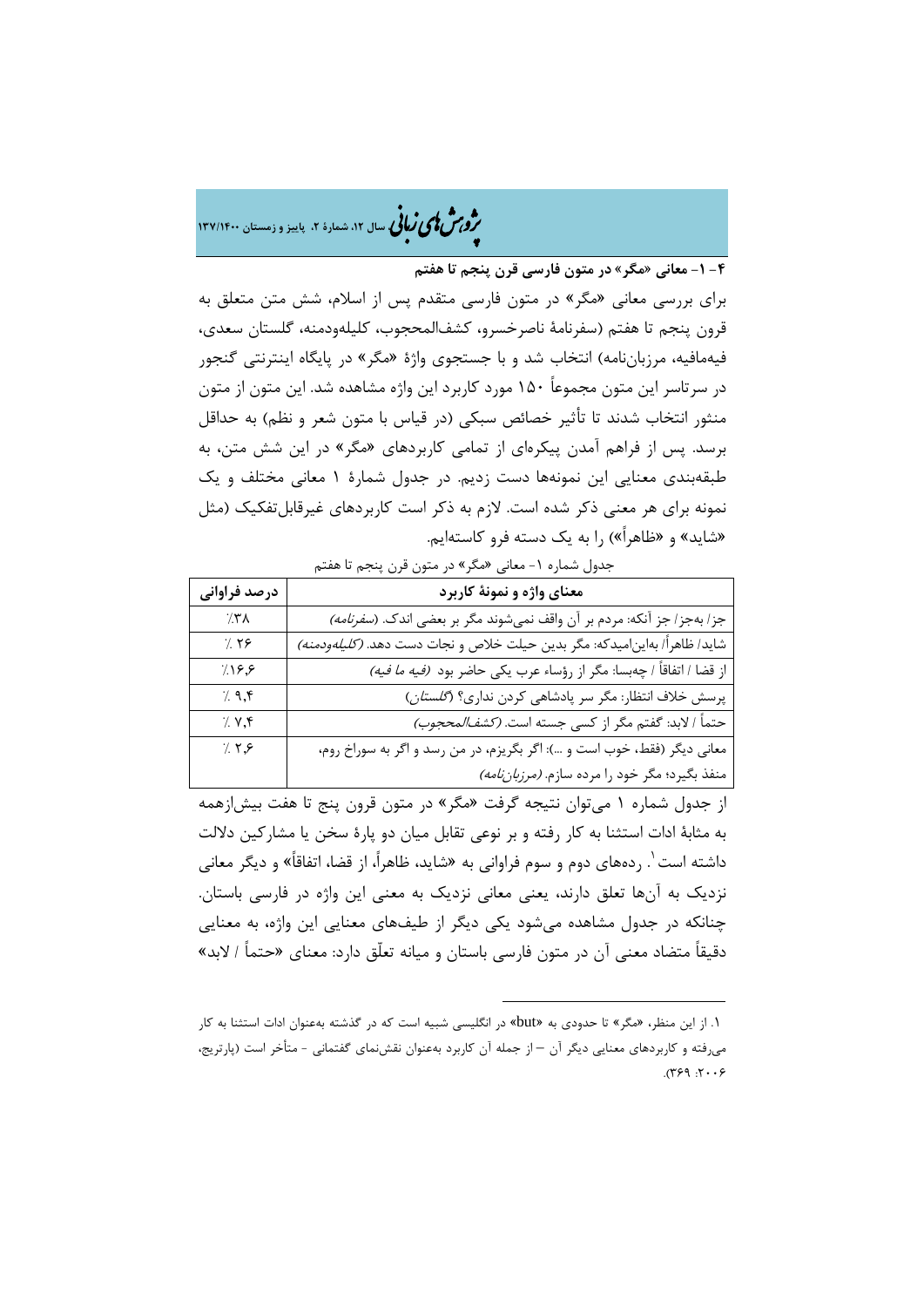**/138 ابعاد کاربردشناختی نقشنماي گفتمانیِ «مگر»**

[1](#page-15-0) و افادة یقین. وجود این معنی اخیر را شاید بتوان نتیجۀ «باز تحلیل غلط» دانست ، یعنی ممکن است به دلیل وجود پیشوند *ma* در این واژه (که پیشوند نفی بوده است) و آمدنِ آن در کنار «اگر» (که در فارسی باستان به معناي «یکبار، یک مرتبه» و در متون دورههاي بعد براي افادة تردید و شرط بهکار میرفته) معناي «مگر» به صورت نفیِ تردید و همیشگی و قطعیدانستنِ چیزي تلقی شده باشد. استفاده از «مگر» در جایگاه پرسش خلاف انتظار در این متون تنها 14مورد از 150 مورد (یعنی کمتر از 10 درصد) را شامل میشود. چنانکه خواهیم دید این کاربرد در دورههاي بعد افزایشی چشمگیر داشته است.

## **-2-4 کاربرد «مگر» در فارسی امروز**

براي بررسی معانی «مگر» در فارسی امروز با جستجو بر روي پایگاه اینترنتی روزنامۀ «دنیاي اقتصاد» پیکرهاي کوچک از تمامی کاربردهاي این واژه در20 شمارة متوالی (از شمارة 4950 تا 4970) فراهم آوردیم. کاربردهاي استخراج شده مشتمل بر هر دو گونۀ گفتاري (متن پیادهشدة مصاحبه) و نوشتاري بودند و مجموعاً 170 مورد کاربرد این واژه را شامل میشدند. با بررسی همۀ نمونهها، نهایتاً به دستهبندي چهارگانۀ زیر رسیدیم: **الف) حرف ربط در صورت «مگر اینکه/ آنکه»:** بیش از نیمی از کاربردهاي «مگر» در شمارههاي بررسیشده در ترکیب با «اینکه/ آنکه» و به مثابۀ حرف ربط است: (1) هرگز نمیتوانیم بچههایمان را در فضایی امن به مدرسه بفرستیم، مگر آنکه مشکل این ویروس را حل کرده باشیم *(شماره ۴۹۶۶).* **ب) در مقام استفهام انکاري:** در این کاربرد، «مگر» جایگاه آغازین جمله را اشغال میکند (جمله 2) اما ممکن است برخی قیدها براي تأکید بر آن مقدم شوند (جملات 3 و 4): (2) این آزمون را کنار بگذارید. مگر چه اتفاقی میافتد؟ (شماره 4967) (3) همیشه مگر اینطوري نبوده؟ (شماره 4970) (4) چهل سال تحریم مگر در اراده ملت ایران تأثیري داشت که ترامپ اقدام به تهدید میکند؟ (شمارة 4968)

**ج) ادات استثنا در معناي «جز/ بهجز»:** در این معنی، پیش از گروهی اسمی (جمله 6) یا حرف اضافهاي (جمله 7) میآید:

 $\overline{a}$ 

<span id="page-15-0"></span><sup>.1</sup> فرایند مذکور بهگفتۀ هاپر و تراگوت (2003) مهمترین مکانیسمِ دستوريشدگی است. به گفتۀ آنها، در برخی بافتها که دو تفسیر ممکن است و ابهام و تیرگی معنایی وجود دارد، این امکان اجازه میدهد که آن ساختار هم در شکل قبلی به کار رود و هم با تحلیلی تازه کاربرد یابد.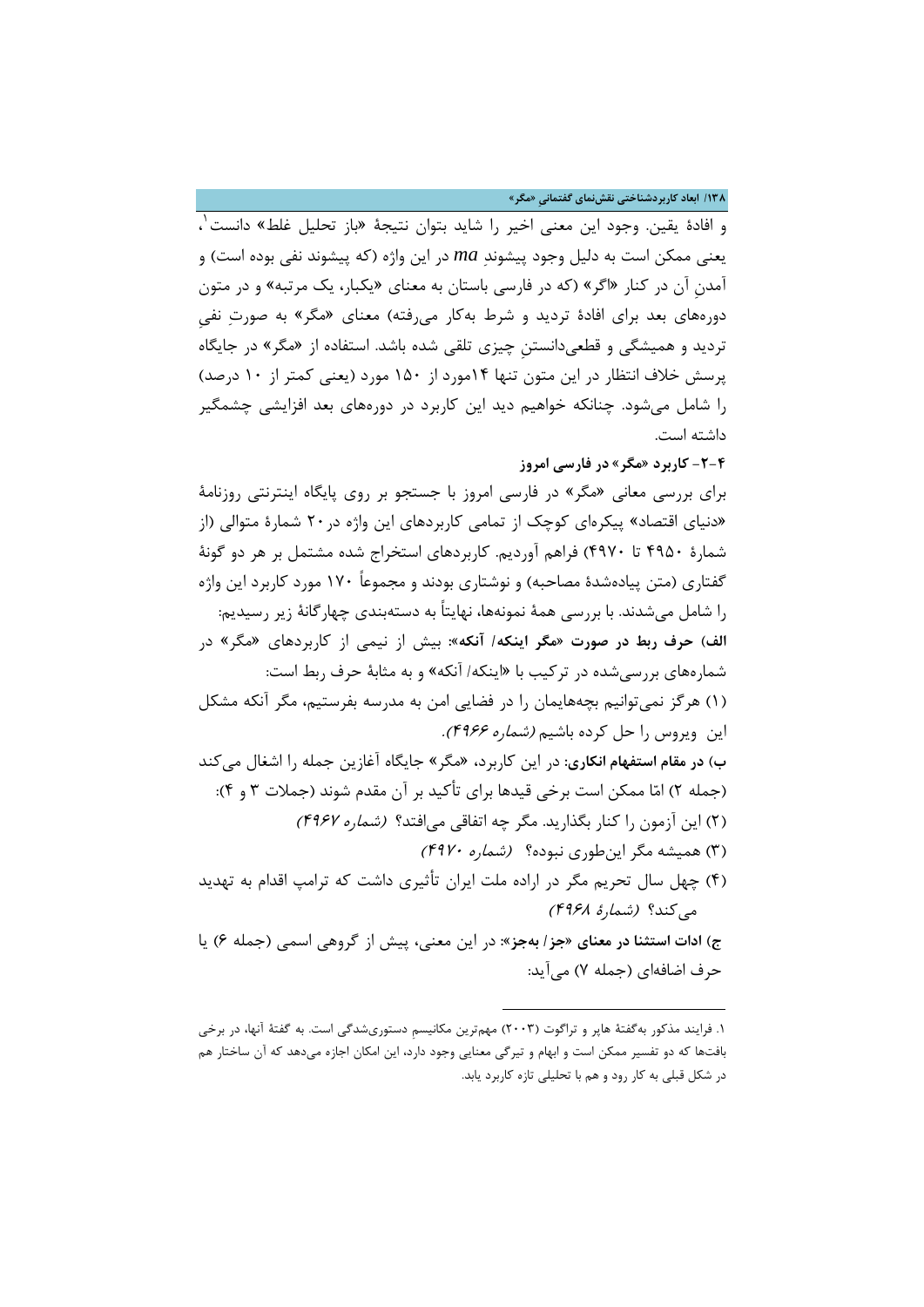�ی زبا **، سال ،12 شمارة ،2 پاییز و زمستان 139/1400** � �و ی �ش

(5) بهطور قطع توسعۀ ملی محقق نخواهد شد مگر با تربیت انسان توسعه یافته (شماره  $(995)$ 

(6) هیچچیز در زندگانی آنقدر مهم نیست، مگر نوع خوراکی که انتخاب کردهاید (شماره 4968)

**د) در معناي «جز اینکه»:** این کاربرد، بسامد بسیار پایینی داشت و در شمارههاي بررسیشده، تنها پنج مورد از آن مشاهده شد:

(Y) آمار را مراجع رسمی اعلام میکنند و هرچه اعلام میکنند موجّه است، مگر خلاف آن ثابت شود. (شماره 4956)

کاربردهاي یادشده را میتوان به صورت جدول زیر خلاصه کرد:

جدول شماره ۲- معانی «مگر» در فارسی امروز

| درصد فراواني | معناي واژه و نمونهٔ کاربرد                                         |
|--------------|--------------------------------------------------------------------|
| 7.07,00      | حرف ربط در صورت «مگر اینکه / آنکه»: مثال شمارهٔ (١)                |
| 7.50, V1     | کاربرد آغازی در مقام استفهام انکاری: مثالهای شمارهٔ (۲)، (۳) و (۴) |
| 7.1Y.19      | ادات استثنا در معنای «جز / بهجز»: مثالهای شمارهٔ (۵) و (۶)         |
| 7.50         | در معنای «جز اینکه»: مثال شمارهٔ (٧)                               |

هر چهار کاربرد یادشده حامل معنایی تقابلیاند. «مگر» در برخی کاربردهاي خود مثل کاربرد در مقام استفهام انکاري، حامل تقابلی پذیرشی است: جملۀ حاملِ «مگر»، انتظارات برخاسته از جملۀ دیگر یا انتظاراتی برخاسته از بافت را نفی میکند؛ انتظاراتی که گوینده، در گفتن جملۀ حاملِ «مگر» وجود آنها را در شنونده پیش انگاشت کرده است. براي نمونه، در مثال 2 (این آزمون را کنار بگذارید. مگر چه اتفاقی میافتد؟) پیشانگاشت گوینده این انتظار از سوي شنونده است که با کنار گذاشتنِ آزمون، اتفاقی نامطلوب خواهد افتاد؛ کاربردي که میتوان آن را کاربردي ذهنی، شخصی و واجد معنی بیانی دانست.

**-3-4 حرکت از معناي گزارهاي به معناي متنی و بیانی** 

در بخش 1-4 دیدیم که «مگر» در متون قرون پنجم تا هفتم هجري، بیش از همه به مثابۀ ادات استثنا به کار رفته بود (38 درصد مجموع کاربردها)؛ ردة دوم فراوانی به معانی نزدیک به معنی آن در فارسی میانه تعلق داشت و کاربرد آن در جایگاه پرسش خلاف انتظار (استفهام انکاري) یکی از کاربردهاي کم بسامد این واژه بود (کمتر از ده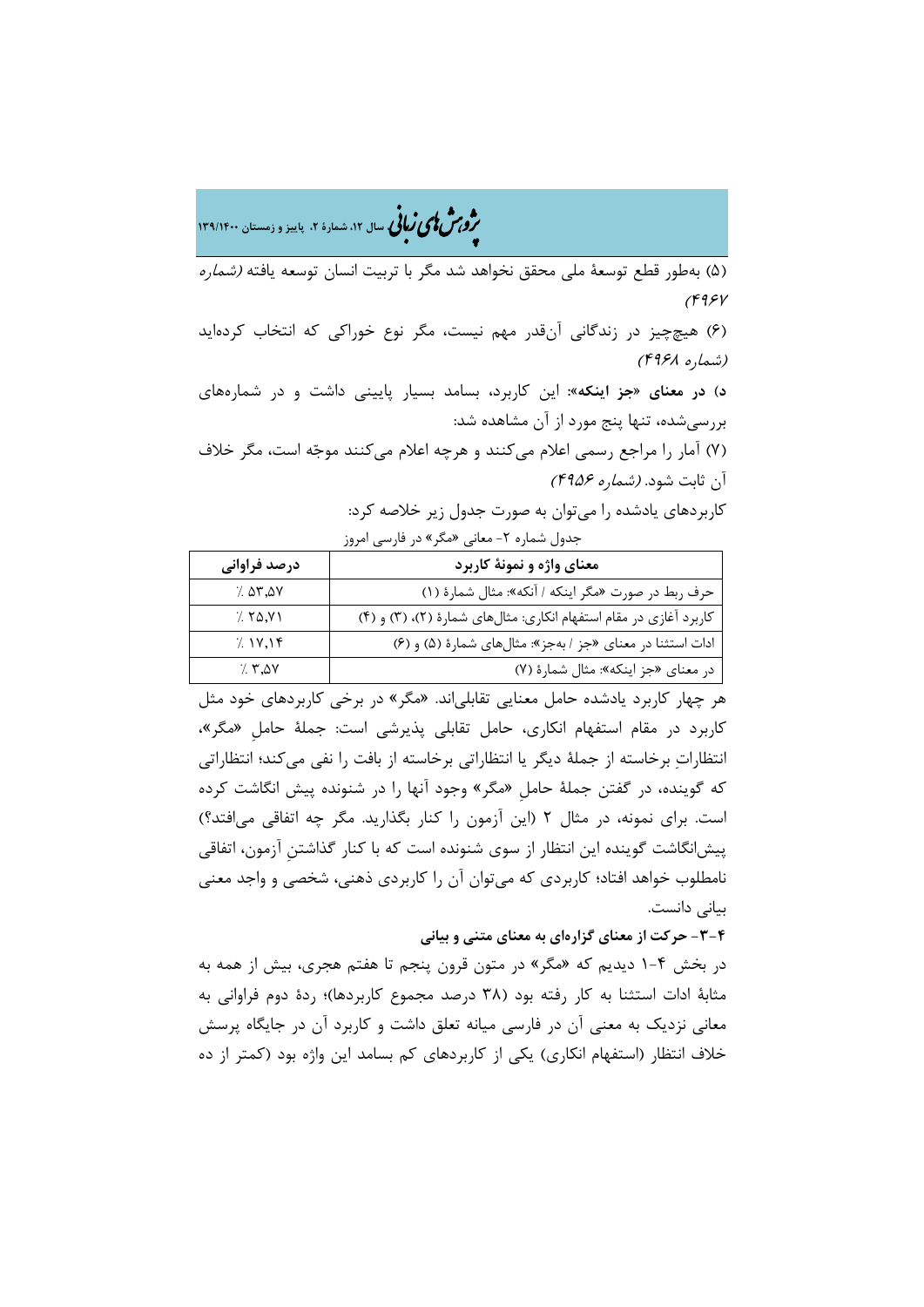**/140 ابعاد کاربردشناختی نقشنماي گفتمانیِ «مگر»**

درصد). همچنین در بخش 2-4 دیدیم که «مگر» در پیکرهاي از فارسی امروز بیش از همه به صورت حرف ربط (بیش از 50 درصد) به کار رفته و پرسش خلاف انتظار با رشدي قابل توجه نسبت به دورة کهن، ردة دوم فراوانی را به خود اختصاص داده است (بیش از 25 درصد). با این اوصاف میتوان گفت «مگر» که در ابتدا از ترکیب نشانۀ نفی و «اگر» (حاصل دستوريشدگیِ قید زمانِ *hakaram* یعنی واژهاي با معناي گزارهاي) ساخته شده بود، در دورههاي بعد رفتهرفته معنایی تقابلی پذیرفته و در برخی موارد کارکرد پذیرشی یافته است. یعنی در وفاق با تحلیل تراگوت (۱۹۸۲: ۲۵۵-۲۵۴) از تحول معنایی *while*،» مگر» نیز از واژهاي که (بخشی از آن) معناي گزارهاي زمانی داشته به سوي عنصري متنی براي برقراري انسجام در متن حرکت کرده و نهایتاً در فارسی امروز، با پذیرشِ کاربرد پذیرشی، به سوي معناي بیانی تحول معنایی یافته است؛ یعنی حرکت به سوي معنایی ذهنی و شخصیتر که بر رویکرد گوینده به گزارة بیانشده و دیگر مشارکین در کلام دلالت دارد.

**-5 تحلیل «مگر» به عنوان کنش گفتاري غیر مرکزي و تضمن قراردادي** چنانکه در بخش قبل دیدیم، «مگر» در فارسی امروز بیشتر یا در جایگاه آغازي و در مقام استفهام انکاري به کار میرود، یا به عنوان حرف ربط یا بهصورت ادات استثنا (کاربردي که به نظر میرسد در فارسیِ امروز، نشاندار، رو به کاهش و بیشتر مرتبط با گونۀ ادبی یا دستکم نوشتاري باشد). در همۀ این کاربردها از سویی نقشی اتصالگرانه و از سوي دیگر نوعی افادة تقابل حاضر است؛ «مگر» گاه (به تنهایی یا در ترکیب با «آنکه/ اینکه») میان دو پارة سخن ارتباط برقرار کرده و به تقابل آن دو پارة سخن دلالت دارد (مثلِ نمونههاي (1)، (5)، (6) و (7))؛ یا به وجود ارتباط و افادة تقابل میان گزارة حامل خود و بافت پیشین سخن (چه بافت کلامی و چه بافت غیرکلامی) دلالت میکند؛ یعنی یا تقابل با انتظارات گوینده را رمزگذاري میکند، یا تقابل با آنچه پیشتر در متن حاضر است و یا تقابل با آنچه را پیشتر اتفاق افتاده (مثلِ نمونههاي (2)، (3) و (4)). با این اوصاف میتوان گفت «مگر» از سویی مثلِ اغلب نقشنماهاي گفتمانی در خدمت انسجام گفتمانی است (چنانکه در رویکردهاي انسجامی به این نقشنماها مثل رویکرد شفرین (1987) مورد تأکید است) و از سوي دیگر حاملِ اطلاعاتی رمزگذاريشده است که شنونده را به سوی تفسیر بهینه <sup>۱</sup> از پارهگفت - در مورد «مگر» افادهٔ تقابل - هدایت

 $\overline{a}$ 

<span id="page-17-0"></span>[1.](#page-17-0) optimal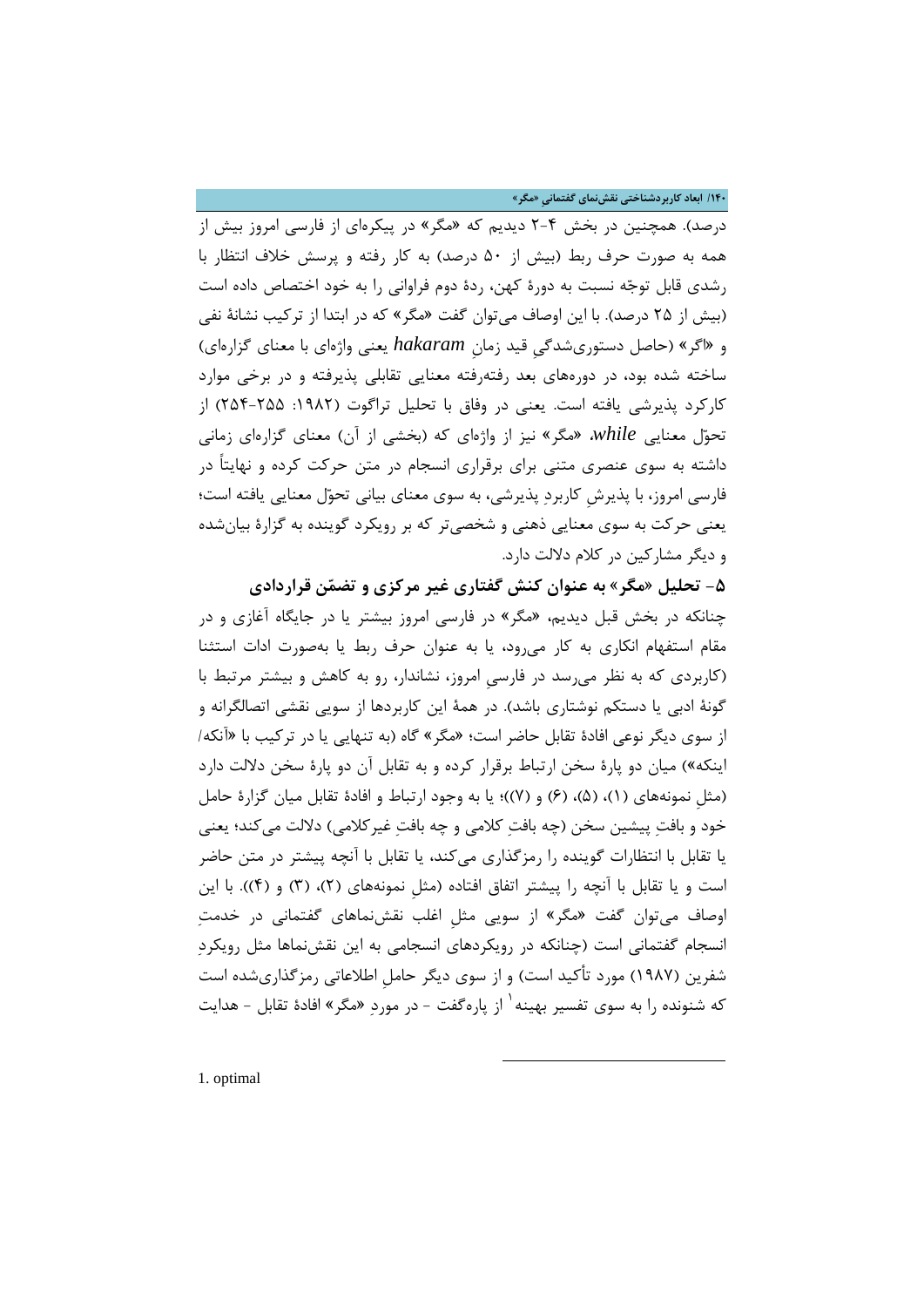م**روس لای زبانی** سال ۱۲، شمارهٔ ۲، پاییز و زمستان ۱۴۱/۱۴۰۰

میکند (چنانکه با توصیف نقشنماهاي گفتمانی در رویکردهایی مثلِ نظریۀ تناسب بلیک مور (،1987 ،1992 2002) سازگار است).

باید توجه داشت که منظور از تقابل در اینجا تقابلی ذهنی است نه تقابلی عینی در جهان. گوینده با استفاده از «مگر» نشان میدهد که تقابلی در جهان ذهنی و باورهاي او میان دو بخش گزاره یا میان گزاره و انتظارات بافتیِ دوسویه <sup>۱</sup> برقرار است. گاهیِ ممکن است این انتظارات دوسویه نباشد، اما مسئله این است که مخاطب میتواند دریابد که گوینده وجود این انتظارات را مفروض گرفته و وجود این تقابل در ذهنیت او، براي مخاطب قابل استنباط است. در جملات زیر، در مثال (8) «مگر» بر وجود تقابل میان دو بخش گزاره (حاصل نشدن پیشرفت و همت و پشتکار تکتک فعالان شرکت) دلالت دارد، اما در مثال (9) بر وجود تقابل میان گزاره و انتظارات بافتی دوسویه:

(8) این پیشرفتها حاصل نمیشود مگر با همت و پشتکار تکتک فعالان شرکت. (شمارة <sup>4963</sup>)

(9) مگر درآمد تیمها چقدر افزایش داشته که حالا باید زیر بار پرداخت دستمزد چند برابري بروند؟ (شمارة 4965)

لازم به ذکر است که در مثال (8)، «مگر» حاوي معنایی گزارهاي نیز هست: همت و پشتکارِ تکتک فعالان شرکت شرط تحقّق پیشرفت است. این ساختار را میتوان دگرگفت گزارة شرطی «اگر تکتک فعالان شرکت همت کنند این پیشرفتها حاصل میشود» دانست. روشن است که حذف «مگر» در این ساختار، در ارزش صدق جمله مؤثّر خواهد بود (برخلاف جملۀ 9). نیز گزاره معناي ذهنی اندکی دارد و بهتر است آن را ترکیب ساختار نفی و ادات شرطی «اگر» بدانیم تا نقشنماي گفتمانی (بازهم برخلاف جملۀ 9)

جملات پرسشی حامل «مگر» (یعنی «مگر» آغازي و در مقامِ استفهام انکاري که میتوان آن را با اطمینان نقشنماي گفتمانی دانست)، از نظر کنشِ لفظی، در تطابق با

1

<span id="page-18-0"></span>[<sup>.1</sup>](#page-18-0) اصطلاح انتظارات بافتی دو سویه را با وامگیري از اصطلاح «باورهاي بافتی دو سویه» باك و هارنیش (:1979 5) ساختهایم؛ از منظر باك و هارنیش، استنباط شنونده از کنش گفتاري اجراشده به طور عمومی با کمک باورهاي بافتی دو سویه صورت میگیرد؛ باورهایی که یا به بافت مربوطاند و یا توسط بافت فعال میشوند و گوینده و شنونده آنها را دارا بوده و معتقدند که دیگري نیز این باورها را دارا است. به باور باك و هارنیش، وجود این باورهاي بافتی دو سویه، شرط لازم صورت گرفتن هر نوع مکالمه است.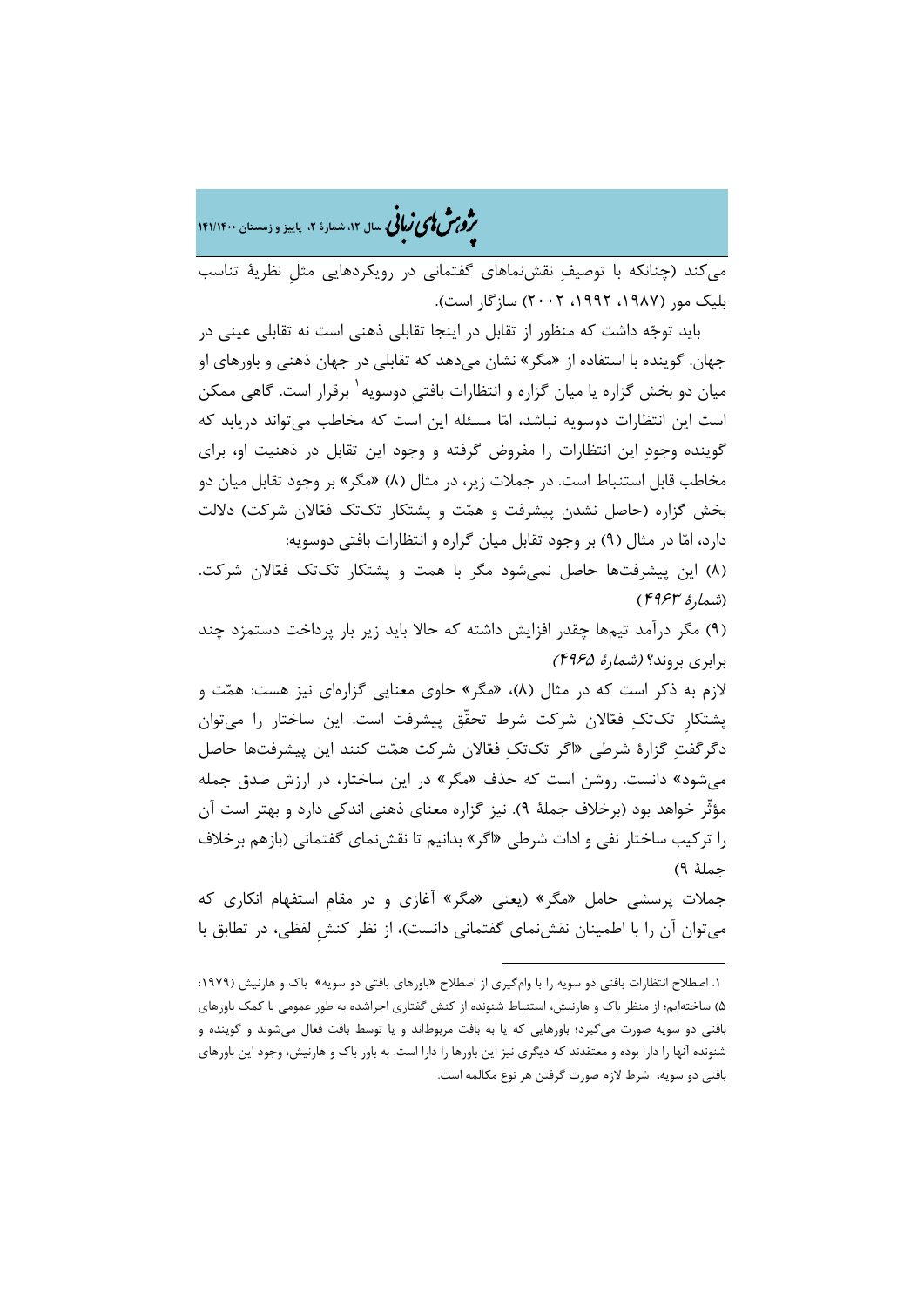**/142 ابعاد کاربردشناختی نقشنماي گفتمانیِ «مگر»**

نوعِ دستوريِ جمله، پرسشی را مطرح میکنند؛ اما این جملات همگی حامل (دستکم) یک کنشِ منظوري غیرمستقیماند: تأکید بر گزارهاي خبري که بهظاهر مورد پرسش بلی/ خیر قرار گرفته است. در برخی موارد این کنشِ منظوريِ غیرمستقیم، کنشِ تلویحیِ «اعتراضکردن» است (مانند نمونۀ (4)). حد فاصل میان کنش گفتاريِ ثانویه (لفظی) و اولیه (غیرمستقیم) با کمک کنش گفتاريِ سطح بالاتر پر میشود؛ یعنی «مگر» با افادة تقابل پذیرشی در سطحِ کنش گفتاريِ غیر مرکزي، کمک میکند تا در مقامِ مخاطب، به کنش گفتاري غیرمستقیمِ اجراشده در سطحِ مرکزي دست یابیم. در رسیدن از کنش گفتاری ثانویه به اولیه، باورهای بافتی دوسویه ٰ نیز نقشی انکارناپذیر دارند. براي مثال نمونۀ زیر را در نظر بگیرید:

[\(](#page-19-0)1[0](#page-19-0)) مگر میشود یکشبه و بدون ارسال هشدار قبلی بورس به سهامداران شرکتی منحل شود؟ (شماره 4951)

در اینجا کنش ثانویه پرسش است و کنش اولیه اعتراض به هشدار ندادن بورس به سهامداران در مورد انحلال شرکت. مسیر رسیدن از کنش ثانویه به اولیه از طریق کنش گفتاري سطح بالاتر طی میشود: «مگر» با «افادة تقابل» میان گزارة بیان شده (انحلال شرکت بدون ارسال هشدار قبلی بورس به سهامداران) با انتظارات بافتی دو سویه در سطح بالاتر (کنش گفتاري غیر مرکزي یا تضمن قراردادي)، کمک میکند به کنش گفتاري اولیۀ مرکزي یا تضمنِ مکالمهاي پارهگفت دست یابیم: اتفاقی افتاده که از منظر گوینده، با انتظارات دو سویه یا انتظاراتی که او آنها را دو سویه فرض کرده تقابل دارد: مقصود او از گفتن این گزاره و بیان تقابل آن با انتظارات میتواند اجراي کنش «اعتراض کردن» باشد.

پرسش بعدي این است که در صورت پذیرش «افادة تقابل» به عنوان یک کنش گفتاري غیر مرکزي -که «مگر» نیز در قریببهاتفاقِ کاربردهاي امروزياش اجراکنندة این کنش است- کدام شرایط اقتضائی براي این کنش باید در نظر گرفته شود؟

از میان این شرایط چهارگانه (نگاه کنید به بخش 3-2) ظاهراً سخنگفتن از محتواي گزارهاي براي کنشهاي گفتاري غیر مرکزي بیمعناست؛ چراکه نقشنماهاي گفتمانی طبقِ تعریف، فاقد معناي گزارهاياند و معنایی رویهاي دارند. همانطور که

 $\overline{a}$ 

<span id="page-19-0"></span>1. mutual contextual beliefs (MCBs)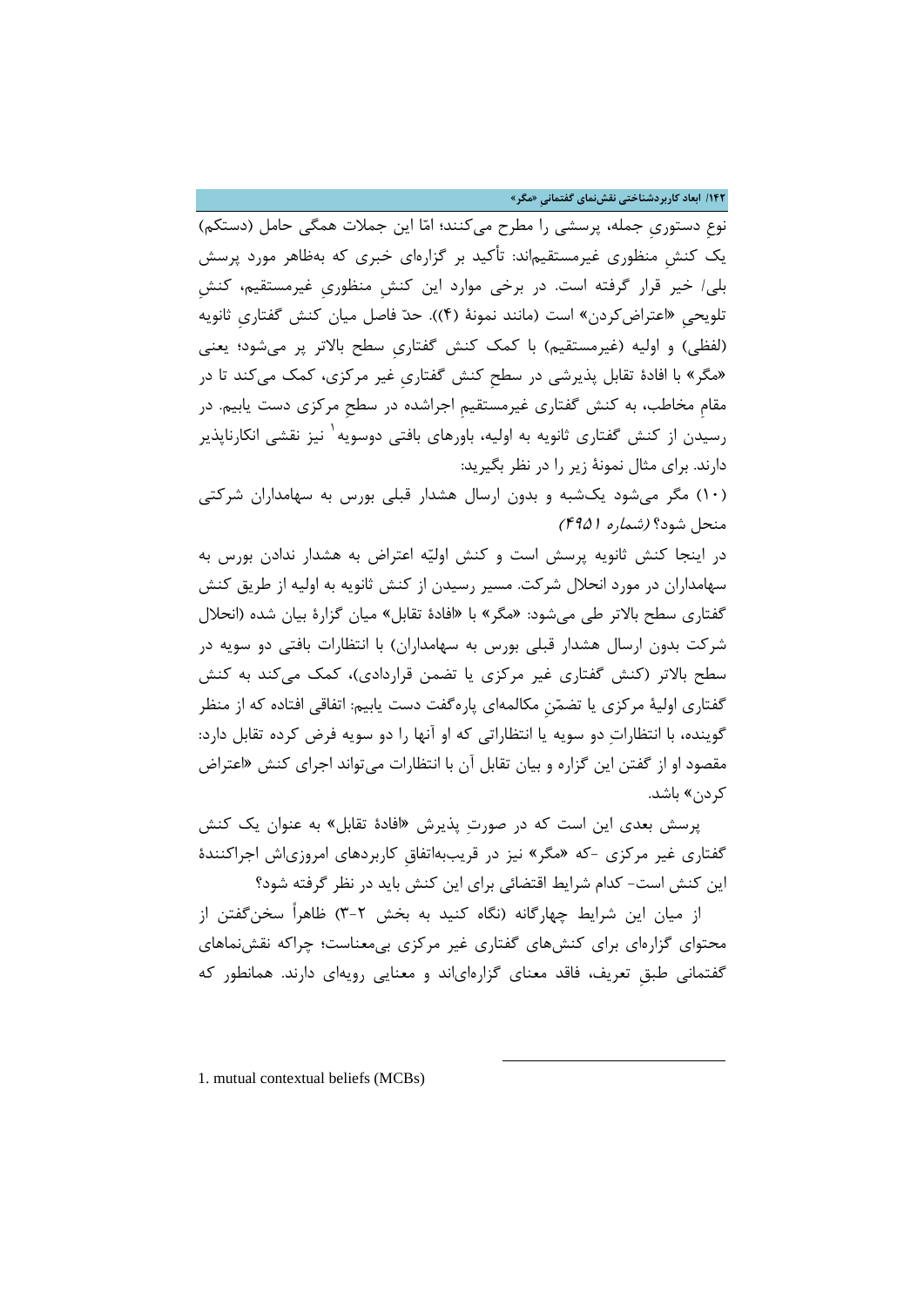�ی زبا **، سال ،12 شمارة ،2 پاییز و زمستان 143/1400** � �و ی �ش

پیشتر اشاره شد، سرل براي برخی کنشهاي گفتاري مرکزي نیز برخی شرایط اقتضائی را بلاموضوع میدانست.

سرل (1969) براي تحلیل شرایط اقتضائی یا تناسب یک کنش میپرسد: انجام مؤفق و غیرناقص این فعل در اظهار یک جملۀ مفروض چه شرایط لازم و کافیاي باید داشته باشد؟ لزوماً هر آنچه آستین (۱۹۶۲) ذیل عدم مناسبت ٰ ذکر کرده از منظر سرل ابطالکنندة کنش نیست؛ با وجود فراهم نبودن برخی شرایط کنش ممکن است اگرچه ناقص <sup>۲</sup>، اجرا شود. سرل همچنین اشاره می *ک*ند که برای تحلیلی از جنس شرایط لازم و کافی، نیازمند آرمانیسازيِ داده هستیم (بهعبارت دیگر بایست نمونههاي حاشیهاي را کنار گذاشته و بر نمونههاي سرنمونی تمرکز کنیم). براي رسیدن به شرایط تمهیدي دربارة «مگر»، باید پرسید با فراهم نبودن کدام شرایط پیش از اداي گفته، «مگر» از افادة تقابل بازمیماند؟ ظاهراً تنها در صورتی افادة تقابل علیرغم اداي «مگر» اتفاق نخواهد افتاد که براي شنونده بدیهی باشد از منظر گوینده، تقابلی در کار نیست. براي مثال اگر یک استاد زبانشناسی در کلاس درس بگوید: «گویا همه در اینجا زبانشناسی خواندهاند مگر من» یا «اصلاً مگر من زبانشناسی خواندهام؟»، به نظر میرسد تضمن قرارداديِ این عبارت ابطالشده؛ چراکه براي شنونده بدیهی است که گوینده، هنگام اداي این پارهگفت به وجود تقابلی میان وضعیت خود و تحصیل در رشتۀ زبانشناسی قائل نبوده است. خواننده با درك وجود نداشتن تقابل در منظر گوینده، به دنبال تضمنی مکالمهاي میگردد که به حفظ شرایط همکاري و تعاون منجر شود (اینکه «استاد شوخی کرده است»). پس میتوان شرط تمهیدي را براي اجراي درست «افادة تقابل» توسط «مگر» چنین بیان کرد:

**شرط تمهیدي: وجود نداشتن تقابل از منظر گوینده، براي شنونده بدیهی نباشد.** 

باید در نظر داشت که بدیهی بودنِ وجود تقابل، مانعی براي اجراي این کنش نیست؛ براي مثال اگر کسی بگوید «مگر سیاهوسفید همرنگاند؟» باز هم وجود تقابل را افاده کرده است (هرچند وجود تقابل میان سیاهوسفید بدیهی است). تنها در صورتی کنشِ

**.** 

<span id="page-20-1"></span><span id="page-20-0"></span>[<sup>1.</sup>](#page-20-1) infelicity 2. defective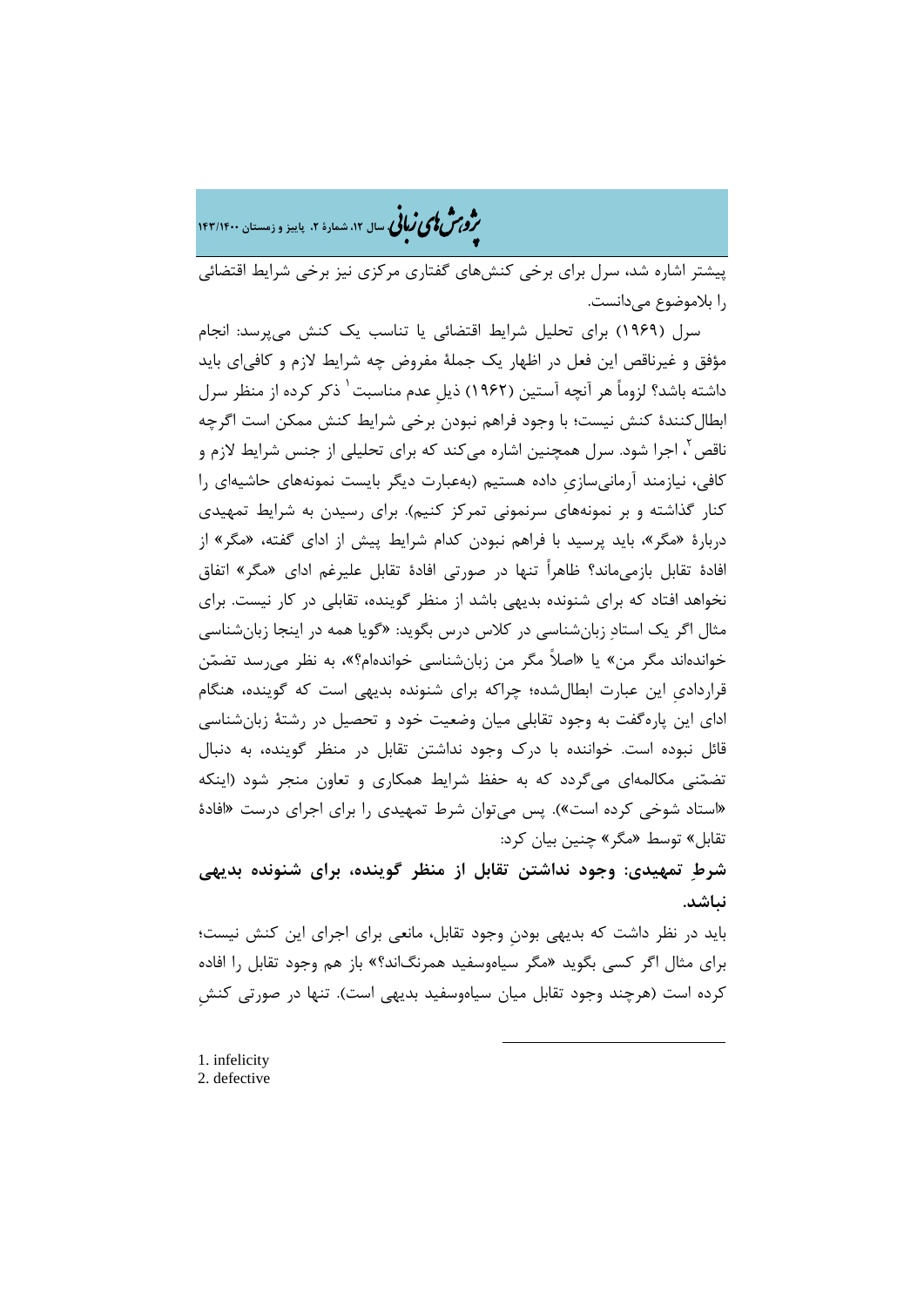**/144 ابعاد کاربردشناختی نقشنماي گفتمانیِ «مگر»**

افادة تقابل انجام نخواهد شد که براي شنونده بدیهی باشد که از منظر گوینده، تقابلی در کار نیست. همچنین واضح است اگر اداي عبارتی، تلاش براي ایجاد تقابل به حساب نیاید، نمیتوان آن را اجراکنندة کنش افادة تقابل دانست. براي مثال «بنابراین» را نمیتوان اجراکنندة کنش افادة تقابل دانست، چراکه اداي آن تلاش براي افادة تقابل محسوب نمیشود. بنابراین شرط ذاتی را میتوان اینطور صورتبندي کرد:

**شرط ذاتی: گفتنِ عبارت باید تلاشی براي ایجاد تقابل میان دو پارة سخن، یا سخن و مفروضات بافتی باشد.** 

در مورد شرط صداقت باید گفت از سویی این شرط هدف انتقادات بسیاري بوده و در بسیاري مدلهاي کنش گفتاري آن را کنار گذشتهاند (گیز، :1995 62-63). از سوي دیگر از منظرِ خود سرل نیز، اجراي غیرصادقانۀ برخی کنشها کنش را ابطال نمیکند؛ حتّی اگر به فرض سلامی غیر صادقانه ادا شود، بازهم سلام محسوب میشود. برخلاف کنشی چون قول دادن که به گفتۀ سرل، اگر عدم صداقت در آن محرز باشد، اصولاً قولی داده نشده، به نظر میرسد افادة تقابل غیر صادقانه ابطالکنندة این کنش نیست. اگر کسی بگوید «مگر من هزار بار به این موضوع نیندیشیدهام» و هیچگاه به موضوع مورد بحث فکر نکرده باشد، بازهم کنش غیر مرکزي عبارت ابطال نخواهد شد. **-6 نتیجه**

«مگر» که حاصل دستوريشدگی واژهاي با معناي قاموسی در ترکیب با نشانۀ نفی است، در اغلب کاربردهاي امروزي خود خصائص سرنمونی نقشنماهاي گفتمانی را دارا است. «مگر» در متون فارسی میانه بیشتر در معنی «چه بسا، شاید، مبادا» به کار رفته اما در متون فارسی بعد از اسلام، طیف دیگري از معانی را نیز پذیرفته که حاکی از حرکت آن به سمت پذیرش معنایی تقابلی است. این طیف معانی در فارسی امروز محدودتر شده و اغلب کاربردهاي امروزي این واژه حامل معنایی تقابلیاند و برخی از آنها کاربردی پذیرشی دارند. این مسئله با تحلیل تراگوت (۱۹۸۲، ۱۹۸۸) از تحوّل  $<$  معنایی «while» و دستوریشدگی آن نیز سازگار است که مسیرِ «معنای گزارهای (معناي متنی) > ((معناي بیانی))» را براي تحول معنایی پیشنهاد میدهد. با اتخاذ نظرگاه گرایس (1989) مبنی بر در نظر گرفتن برخی نقشنماهاي گفتمانی به مثابۀ تضمن قراردادي و کنش گفتاري سطح بالاتر، میتوان عبارات شامل «مگر» در فارسی امروز را داراي دو سطح دلالت متفاوت در نظر گرفت؛ نخست سطح مرکزي دلالت که به محتواي گزارهاي عبارت و تعیین شرایط صدق و کذب آن مرتبط است و دیگري، سطح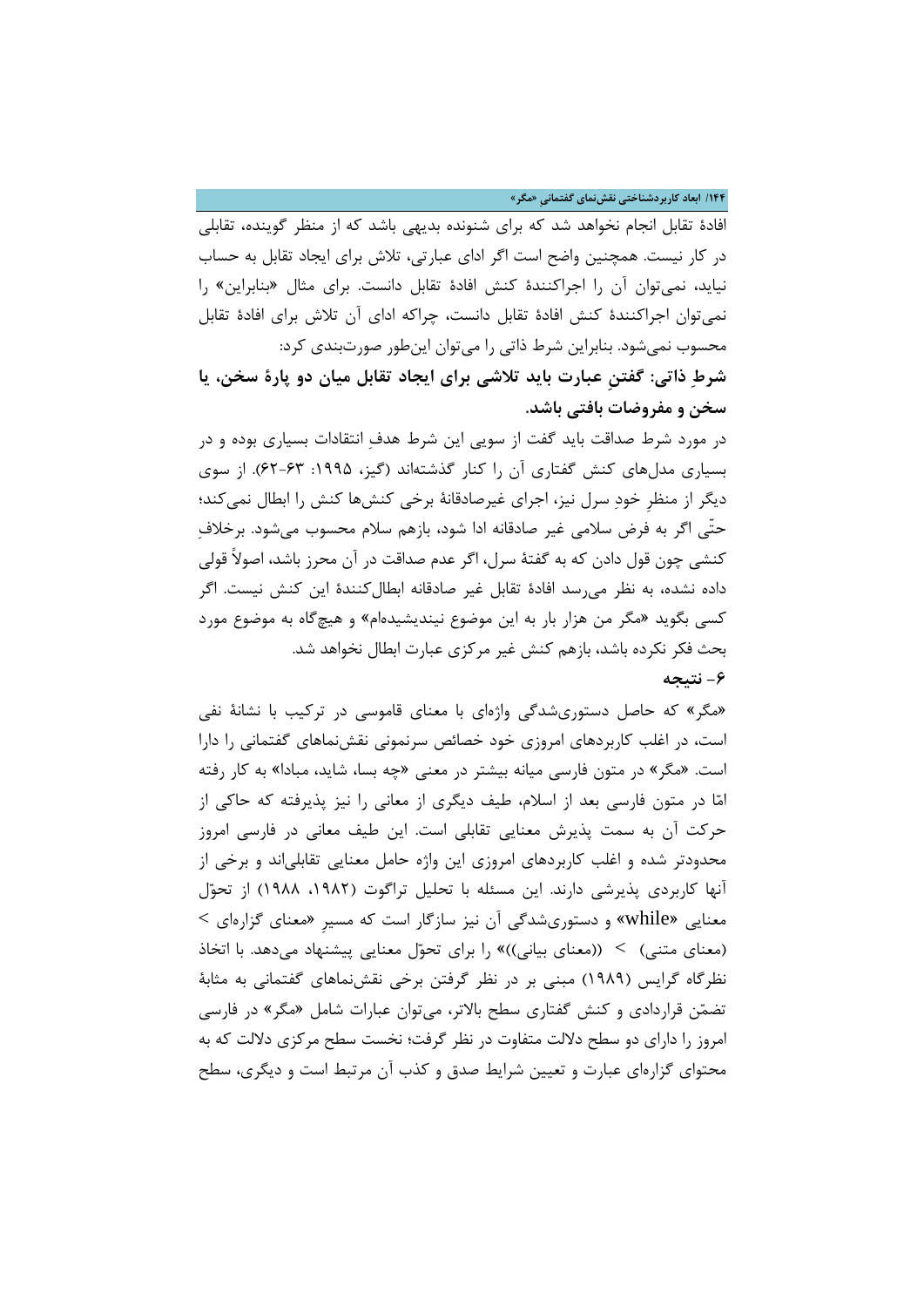# �ی زبا **، سال ،12 شمارة ،2 پاییز و زمستان 145/1400** � �و ی �ش

دوم دلالت که نشانگر تقابل عبارت حامل «مگر» با پارهاي دیگر از کلام، انتظارات گوینده یا گزارهاي مستخرج از بافت پیشین مکالمه است. «مگر» با افادة تقابل، به اجراي کنش گفتاري غیرمستقیم سطح مرکزي یاري میرساند. از میانِ شرایط تناسب، دو شرط تمهیدي و ذاتی در مورد کنش گفتاري غیر مرکزي اجراشده به کمک «مگر» قابل طرحاند.

### **منابع**

حسندوست، محمد (1393). فرهنگ ریشهشناختی فارسی، تهران، فرهنگستان زبان و ادب فارسی. دهخدا، علی اکبر (۱۳۷۷). *لغتنامه،* ج ۱۴، چاپ دوم از دورهٔ جدید، تهران، مؤسسۀ لغتنامه دهخدا. نجفی، ابوالحسن (1378). فرهنگ فارسی عامیانه، تهران، نیلوفر.

- Aijmer, K. 2013. *Understanding pragmatic markers*. Edinburgh University Press.
- Austin, J. L. 1962. *How to do things with words*. Oxford university press
- Bach, K., & Harnish, R. M. 1979. *Linguistic communication and speech acts*. MIT Press.
- Blakemore, D. 1987. *Semantic constraints on relevance.* Oxford: Blackwell.
- Blakemore, D. 1992. *Understanding utterances*. Oxford: Blackwell.
- Blakemore, D. 2002. *Relevance and linguistic meaning: The semantics and pragmatics of discourse markers* (Vol. 99). Cambridge: Cambridge university press.
- Blakemore, D. 2006. Discourse markers. *The handbook of pragmatics*, 221-240.
- Bordería, S. P. 2006. A functional approach to the study of discourse markers. *Approaches to discourse particles*, 77-100.
- Brinton, L. J. 1996. *Pragmatic markers in English: Grammaticalization and discourse functions* (Vol. 19). Walter de Gruyter.
- Foolen, Ad, 1991. *Polyfunctionality and the semantics of adversative conjunctions*. Multilingua 10 (1/2), 79–92.
- Fraser, B. 1996. Pragmatic markers. *Pragmatics*, *6*(2), 167-190.
- Geis, M. L. (1995). *Speech Acts and Conversational Interaction*. Cambridge: Cambridge University Press, 40 West 20th St., New York, NY 10011-4211..
- Grice, H. P. 1975. " Logic and conversation" In Cole, P., and Morgan, J.(Eds.). *Syntax & Semantics*, *3*.
- Grice, H. P.1989. *Studies in the Way of Words*. Harvard University Press.
- Hansen, Maj-Britt Mosegaard. 1998. *The function of discourse particle: A study with special reference to spoken Standard French.* Amsterdam & Philadelphia: John Benjamins .
- Heine, B. 2013. On discourse markers: Grammaticalization, pragmaticalization, or something else?. *Linguistics*, *51*(6), 1205-1247.
- Heine, B. 2018. Are there two different ways of approaching grammaticalization?. *New Trends on Grammaticalization and Language Change. Amsterdam, Philadelpha: Benjamins*, 23-54.